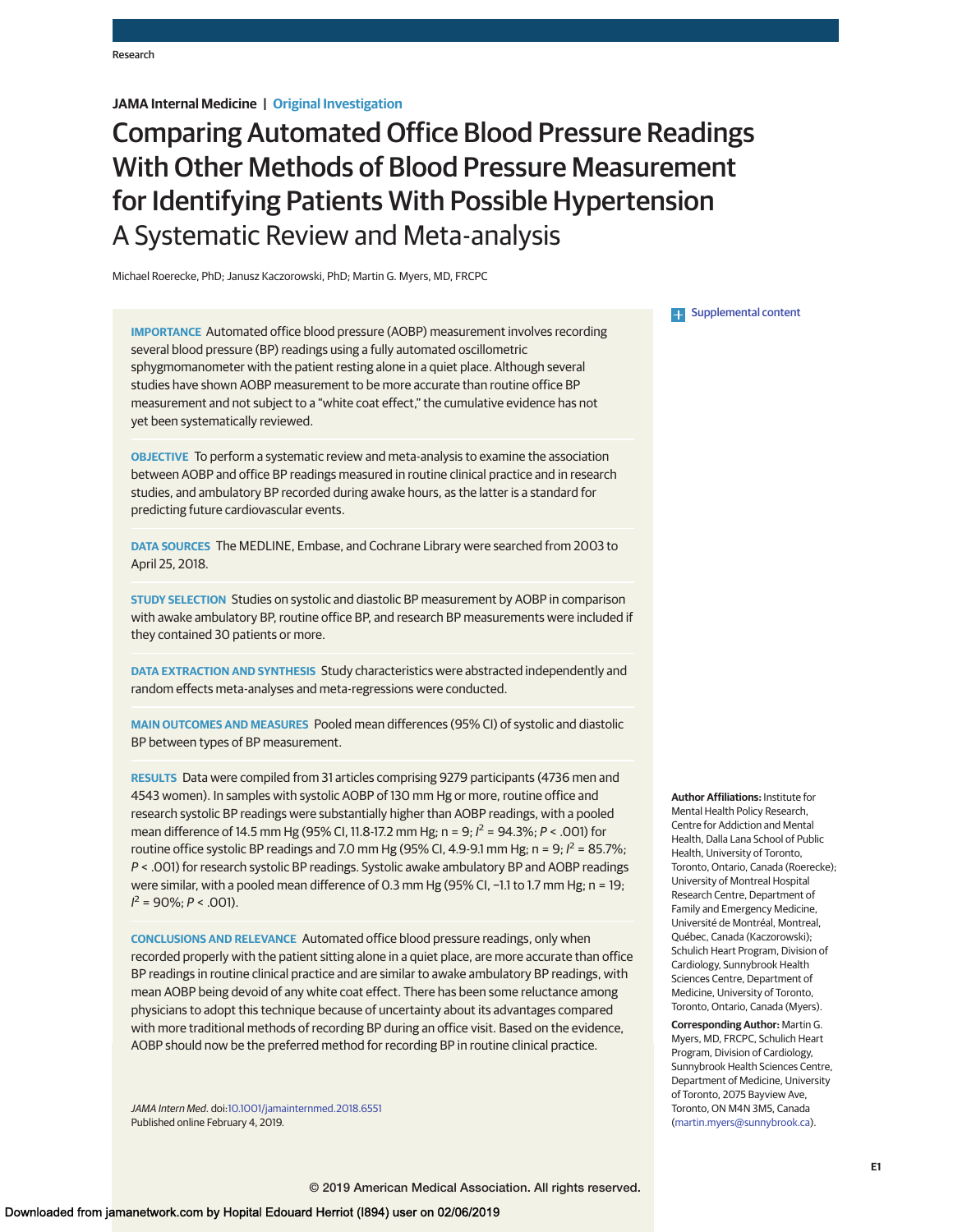mbulatory blood pressure (ABP) monitoring is now recognized as the best method for predicting the risk of cardiovascular events in relation to an individual's blood pressure (BP) level. The association between ABP and the risk of cardiovascular events is continuous, consistent, and independent of other risk factors. Although the accurate measurement of BP is the cornerstone for appropriate diagnosis and treatment of hypertension, recent guidelines have questioned the accuracy, and consequently the role, of manual BP measurement in routine clinical practice.<sup>1-3</sup> Routine office BP measurement is not only more susceptible to a "white coat effect" (when BP measured in the office is higher than ABP), but is also less accurate, correlating relatively poorly with the awake ABP, and is more likely to be associated with digit preference (rounding off readings to the nearest zero value).<sup>4</sup> The advent of oscillometric sphygmomanometers as a replacement for manual BP measurement may improve the quality of office BP readings by recording multiple measurements automatically and by eliminating some aspects of human error.<sup>5</sup>

During the past decade, oscillometric sphygmomanometers have been used in mostly 2 ways. One approach has been to adapt oscillometric sphygmomanometers designed for selfmeasurement of BP by patients in the home for use in the office. These oscillometric sphygmomanometers provide 1 or more BP readings, with most other aspects of the BP measurement process remaining the same, including office staff in close proximity to the patient. The net result is that oscillometric BP recordings in clinical practice are not much different from manual BP readings, with both methods being associated with a marked white coat effect.<sup>6,7</sup>

A second approach followed the introduction of oscillometric recorders such as the Omron 907 (Omron Healthcare) and BpTRU (BpTRU Medical Devices Inc), which were capable of recording multiple BP readings automatically without the need to have a physician or nurse present with the patient. These devices have a built-in delay that allows time for office staff to initiate the readings and then leave the patient alone before the first reading starts. The most important innovation with this technique, subsequently called automated office BP (AOBP) measurement,<sup>8</sup> was that conversation between the patient and office staff was no longer possible because the patient was alone, as talking was known to be a major cause of the white coat effect. Also, removing clinic staff likely reduces any anxiety caused by the presence of nurses or physicians. Automated office BP measurement may also be obtained if the readings are recorded with the patient sitting alone in the waiting area of the physician's office or in a community pharmacy, provided that office or pharmacy staff are not interacting with the patient.<sup>9,10</sup> Subsequent research into the use of AOBP measurement has confirmed the initial belief that reducing human involvement in the measurement of BP in the office would improve the quality of the readings.<sup>6</sup> Despite encouraging results in clinical studies in different settings, physicians in the United States and Europe have been slow to adopt AOBP measurement into routine office practices, often claiming it was not feasible to do so. $11$  The Canadian experience suggests otherwise, with 1 recent survey report-

### **Key Points**

**Question** Should automated office blood pressure (recording several blood pressure readings using a fully automated oscillometric sphygmomanometer with the patient resting alone in a quiet place) measurement replace readings recorded by nurses and physicians in routine clinical practice?

**Findings** This systematic review and meta-analysis of 31 articles comprising 9279 participants compared automated office blood pressure with awake ambulatory blood pressure, a standard for predicting cardiovascular risk. Mean automated office blood pressure readings were similar to the awake ambulatory blood pressure readings and did not exhibit the "white coat effect" associated with routine office blood pressure measurement.

**Meanings** Automated office blood pressure measurement should replace the recording of blood pressure by nurses and physicians in routine clinical practice.

ing that more than 50% of physicians in primary care may be now using AOBP measurement in their practices.12

Until now, to our knowledge, there has not yet been a comprehensive evaluation of the literature on the comparability of AOBP measurement and conventional office BP measurement. In the present study we have performed a systematic review andmeta-analysis of various aspects of the use of AOBP measurement, including a comparison with office BP measurement in routine clinical practice, office BP recorded in research studies, and awake ABP. Systolic BP is the primary focus of this review, because diastolic BP has been less than 80 mm Hg in most studies involving AOBP. Systolic BP is also more affected by the white coat response and is a more important determinant of an individual's risk of experiencing a cardiovascular event.

## **Methods**

#### Search Strategy and Selection Criteria

Following the Preferred Reporting Items for Systematic Reviews and Meta-Analyses,<sup>13</sup> we conducted a systematic literature search (eFigure 1 in the [Supplement\)](https://jama.jamanetwork.com/article.aspx?doi=10.1001/jamainternmed.2018.6551&utm_campaign=articlePDF%26utm_medium=articlePDFlink%26utm_source=articlePDF%26utm_content=jamainternmed.2018.6551) using MEDLINE, Embase, and the Cochrane Library from 2003 through April 25, 2018, as well as our personal libraries, using key words relating to automated BP measurement (eTable 1 in the [Supple](https://jama.jamanetwork.com/article.aspx?doi=10.1001/jamainternmed.2018.6551&utm_campaign=articlePDF%26utm_medium=articlePDFlink%26utm_source=articlePDF%26utm_content=jamainternmed.2018.6551)[ment\)](https://jama.jamanetwork.com/article.aspx?doi=10.1001/jamainternmed.2018.6551&utm_campaign=articlePDF%26utm_medium=articlePDFlink%26utm_source=articlePDF%26utm_content=jamainternmed.2018.6551). In addition, we searched reference lists of identified articles and relatedmeta-analyses and reviews. Inclusion criteria were as follows: (1) full-text article with unattended and fully automated AOBP assessment, (2) reported mean difference (MD) and SE (or enough data to calculate these) between AOBP and at least 1 of 3 other BP measurements (awake ABP, research BP, or routine office BP), (3) sample size of 30 or more individuals, (4) maximum time elapsed between 2 types of BP measurement 1 month or less, (5) maximum interval between AOBP measurements 2 minutes or less, (6) at least 3 readings for AOBP (except 2 readings for the Mobil-o-graph device [IEM Gmbh]), and (7) study conducted in or after 2003 (when AOBP was first introduced).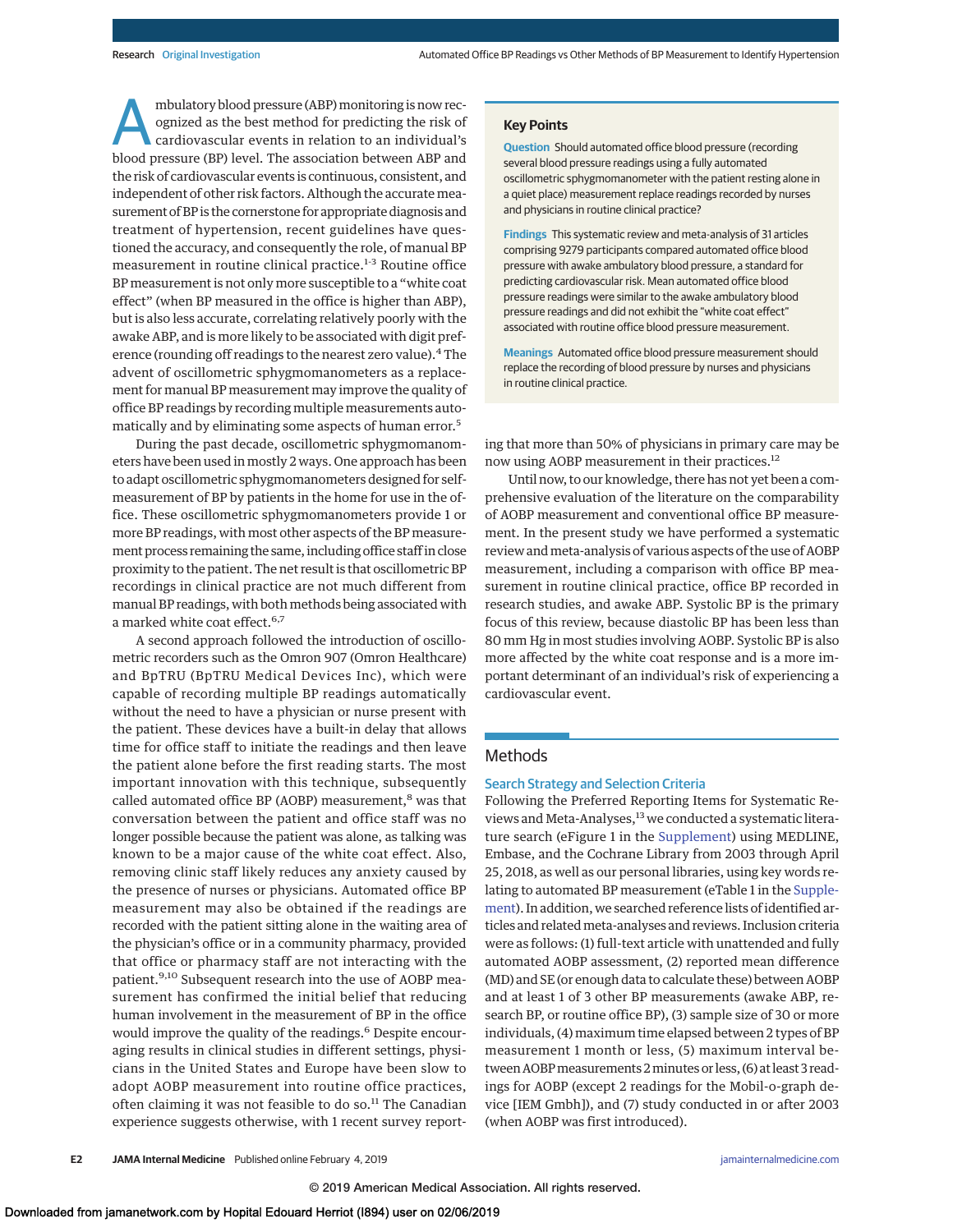No other restrictions were applied and authors were contacted for missing or additional information, when required. Two of us independently excluded articles based on title and abstract on the first pass. Articles with unsure eligibility were obtained in full text and discussed until consensuswas reached. Eligibility of articles retrieved in full text was determined by consensus of all 3 of us.

## Data Extraction

From all relevant articles, we extracted the first author's name, year of publication, country, calendar year(s) the study was conducted, setting of the study, age of participants, body mass index (BMI) of participants, sex of participants (percentage of men and women), number treated for hypertension, number of participants, details of BP assessment (added rest period, number of measurements, interval between measurements, attendance by personnel, device, sequence, and randomization), inclusion and exclusion criteria, and subgroup results defined by hypertension status (systolic AOBP, ≥130 mm Hg).

#### Assessment of BP

We considered unattended BP measurement recorded with fully automated devices as valid measurements of AOBP if they did not require any involvement of the patient, such as activating the device. All but 1 study<sup>14</sup> used either the BpTRU (5 readings at 1- to 2-minute intervals after an initial test reading without antecedent rest), Omron 907 (3 readings, usually at 1-minute intervals with 5 minutes of antecedent rest), or the WatchBP Office (Microlife AG; 1-minute delay then 3 readings at 1-minute intervals).

No additional rest was mandated before the initiation of the AOBP measurements, although several studies,<sup>15-18</sup> which otherwise followed AOBP principles, did include an additional rest period. We used daytime or awake ABP as the standard for BP measurement. Automated office BP measurement was available from all 31 eligible studies and awake ABP from 22 studies.

The techniques used to record a separate manual or oscillometric BP in research studies varied somewhat. We defined a research quality office BP as a measurement performed according to standard guidelines, such as those of the American Heart Association.<sup>3</sup> A routine office BP measurement was defined as a manual or electronic BP reading taken in usual clinical practice and not as part of a research study. These readings were obtained retrospectively after office staff, who were unaware that the measurements would be used in a research study, had recorded them. In order for the BPs to be considered routine and to avoid observer bias, they could not bemeasured prospectively as part of a study.

## Quality Assessment

Quality score use in meta-analyses remains controversial.<sup>19,20</sup> We restricted our inclusion to studies in which AOBP measurement was performed in the absence of research staff (unattended) and recorded with a fully automated device in at least 30 participants. In the case of duplicate publications involving the same individuals, we used the most comprehensive data available for each analysis.

For studies with a mean systolic AOBP of 130 mm Hg or more, the influence of age, BMI, sex, source of the sample, interval between BPmeasurements, additional rest periods, proportion of patients being treated for hypertension, and the type of automated device being used for BP measurement were evaluated inmeta-regression and subgroup analyses. Furthermore, we rated studies as high quality for a comparison between AOBP and awake ABP based on the following criteria (in addition to our inclusion criteria): (1) no additional rest period, (2) not based on a retrospective review of themedical record, (3) patients were alone during AOBP measurement, and (4) at least 3 AOBP readings were used to calculate a mean. Studies that fulfilled all criteria were classified as high methodological quality.

#### Statistical Analysis

We used the reported MD with 95% CI to calculate the difference between each BP measurement type. When such data were not available, we calculated the MD and 95% CI based on reported means, 95% CIs were calculated based on reported SEs or SDs, and the correlation coefficient or *P* value for the MD of paired data.<sup>21</sup> All *P* values were from 2-tailed tests and results were deemed statistically significant at *P* < .05. Interquartile ranges were used to estimate the SDs by the method of Wan et al.<sup>22</sup> In cases in which only the mean and SD for 2 types of BP measurement were available (n = 3 studies for a comparison of AOBP and awake ABP), we used the weighted mean correlation coefficient from studies that provided such data.<sup>21</sup>

Mean differences were pooled with inverse-variance weighting using DerSimonian-Laird random-effect models to allow for between-study heterogeneity<sup>23</sup> Small-study effects were examined using the regression-based test of Egger et al. $^{24}$ Variation in the effect size because of between-study heterogeneity was quantified using the *I*<sup>2</sup> statistic.<sup>25</sup> Applying a random-effects meta-regression<sup>26</sup> significance level of  $P < .10$ , we conducted analyses for the effect of: (1) mean age (continuous, years), (2) mean BMI (continuous, calculated as weight in kilograms divided by height in meters squared), (3) hypertension status (systolic BP ≥130 mm Hg based on AOBP), (4) rest period (standard procedure vs added rest), (5) interval between AOBP measurements, (6) setting (referral or specialist clinic vs general practice setting or population-based), (7) device (BpTRU, Omron 907, WatchBP Office, or Mobil-o-graph), and (8) percentage of treated patients. In a sensitivity analysis, we used awake systolic ABP (≥130 mm Hg) as the definition for hypertension status. All meta-analyses were conducted with Stata statistical software, version 14.2 (Stata Corp).

## Results

## Literature Search and Study Characteristics

Of 2359 initial unique articles, 59 were reviewed in full text (eFigure 1 in the [Supplement\)](https://jama.jamanetwork.com/article.aspx?doi=10.1001/jamainternmed.2018.6551&utm_campaign=articlePDF%26utm_medium=articlePDFlink%26utm_source=articlePDF%26utm_content=jamainternmed.2018.6551). Twenty-eight reports were excluded (reasons for exclusion are shown in eTable 2 in the [Supplement\)](https://jama.jamanetwork.com/article.aspx?doi=10.1001/jamainternmed.2018.6551&utm_campaign=articlePDF%26utm_medium=articlePDFlink%26utm_source=articlePDF%26utm_content=jamainternmed.2018.6551). In total, we used data from 31 articles (Table 1;<sup>10,14-18,27-51</sup> eTable 3 in the [Supplement\)](https://jama.jamanetwork.com/article.aspx?doi=10.1001/jamainternmed.2018.6551&utm_campaign=articlePDF%26utm_medium=articlePDFlink%26utm_source=articlePDF%26utm_content=jamainternmed.2018.6551) including 9279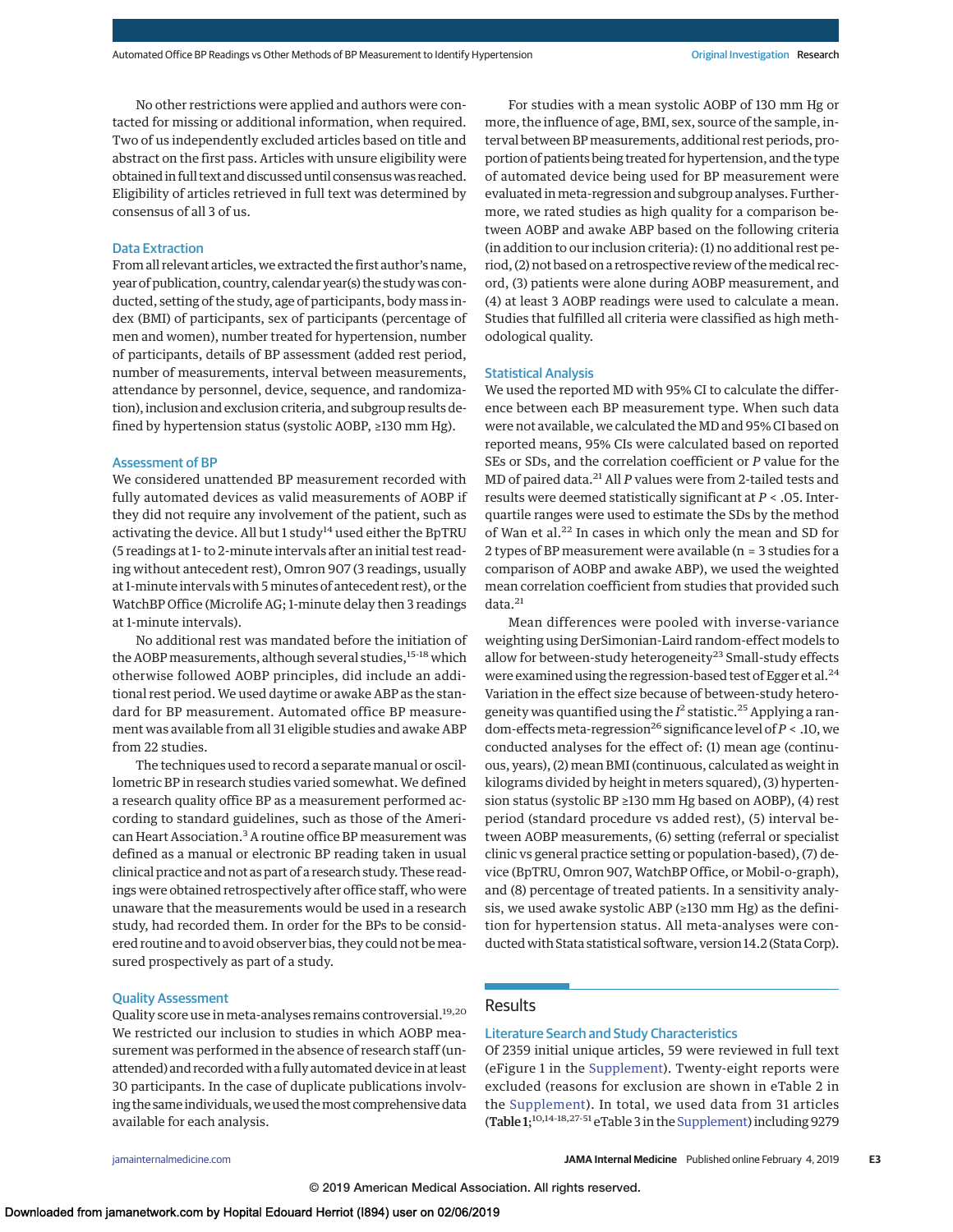| Table 1. Characteristics of 31 Studies on the Differences in BP for AOBP, Awake ABP, Research BP, and Routine BP Measurements<br>Sample<br>Size, No.<br>275<br>139<br>Mean (SD)<br>30.9(4.7)<br>BMI,<br>$\widetilde{E}$<br>69.2 (10.1)<br>53.0 (13.0)<br>Age, y,<br>Mean (SD)<br>Cross-sectional<br>Cross-sectional<br>Study Type<br>Indiana; general<br>Veterans Affairs<br>medicine clinic,<br>Medical Center<br>Greece; 3rd<br>Roudebush<br>Richard L.<br>Location |                                                                                                                                                   |                                           |                                                                        |                                                                                   |                         | 70 (50.4)<br>Males,<br>No. (%)<br>269<br>(97.8) | $139$<br>$(100.0)$<br>HTN,<br>No. (%)<br>0(0.0) | Treated<br>HTN,<br>No. (%)<br>(0.0)0<br>269<br>(97.8) | AOBP, Mean (SD),<br>mm Hg<br>139.9<br>(16.5)<br>$121.7$<br>(17.9)<br>SBP | $59.7$<br>(11.7)<br>$87.7$<br>(11.8)<br>DBP | Mean (SD), mm Hg<br>Awake APB,<br>134.9<br>(15.0)<br>$129.6$<br>$(14.3)$<br>SBP | $86.1$<br>(10.2)<br>$71.5$<br>$(9.3)$<br>DBP | Mean (SD), mm Hg<br>Routine BP,<br>134.5<br>(19.5)<br>SBP<br>$\leq$ | $71.8$<br>(12.8)<br>DBP<br>$\lessgtr$     | Mean (SD), mm Hg<br>Research BP,<br>SBP<br>$\leq$<br>$\leq$ | DBP<br>$\leq$<br>$\leq$                                        |
|-----------------------------------------------------------------------------------------------------------------------------------------------------------------------------------------------------------------------------------------------------------------------------------------------------------------------------------------------------------------------------------------------------------------------------------------------------------------------|---------------------------------------------------------------------------------------------------------------------------------------------------|-------------------------------------------|------------------------------------------------------------------------|-----------------------------------------------------------------------------------|-------------------------|-------------------------------------------------|-------------------------------------------------|-------------------------------------------------------|--------------------------------------------------------------------------|---------------------------------------------|---------------------------------------------------------------------------------|----------------------------------------------|---------------------------------------------------------------------|-------------------------------------------|-------------------------------------------------------------|----------------------------------------------------------------|
| Andreadis<br>et al, <sup>48</sup> 2018<br>Andreadis<br>et al, <sup>47</sup> 2012                                                                                                                                                                                                                                                                                                                                                                                      | Internal Medicine,<br>General Hospital<br>General Hospital<br>Department of<br>Evangelismos<br>Evangelismos<br>Hypertension<br>Greece;<br>Center, | Cross-sectional                           | 56.0 (12.0)                                                            | $\widetilde{\Xi}$                                                                 | 146                     | 78(53.4)                                        | (100.0)                                         | 69 (47.0)                                             | 129.0<br>(14.0)                                                          | $79.0$<br>(13.0)                            | 128.0                                                                           | $79.0$<br>(11.0)                             | $\leq$                                                              | $\lessgtr$                                | $\frac{4}{2}$                                               | $\leq$                                                         |
| Armstrong<br>et al, <sup>10</sup> 2015                                                                                                                                                                                                                                                                                                                                                                                                                                | community-based<br>specialty clinic,<br>Kingston Heart<br>hypertension<br>cardiac and<br>Canada;<br>Clinic                                        | Cross-sectional                           | 58.6 (14.1)                                                            | $\widetilde{\Xi}$                                                                 | 422                     | $\frac{202}{(47.9)}$                            | $\widetilde{\Xi}$                               | 248<br>(58.8)                                         | 140.5<br>(19.8)                                                          | 83.1<br>(11.2)                              | 139.4<br>(13.4)                                                                 | $80.7$<br>(10.6)                             | $\leq$                                                              | $\lessgtr$                                | $\leq$                                                      | $\leq$                                                         |
| Bauer et al, $49$<br>$2018$                                                                                                                                                                                                                                                                                                                                                                                                                                           | practitioners'<br>Germany;<br>4 general<br>offices                                                                                                | Cross-sectional                           | Mean, 69.5<br>(range,<br>21-97)                                        | 29.6 (5.6)                                                                        | 107                     | 58 (54.2)                                       | $\frac{107}{(100.0)}$                           | 97 (90.7)                                             | 144.1<br>(19.2)                                                          | $80.0$<br>(11.5)                            | $\lessgtr$                                                                      | $\lessgtr$                                   | $\leq$                                                              | $\lessgtr$                                | 144.6<br>(21.0)                                             | $\begin{array}{c} 81.0 \\ (10.7) \end{array}$                  |
| Beckett et al, $27$<br>2005                                                                                                                                                                                                                                                                                                                                                                                                                                           | Canada; Centre<br>for Studies in<br>Primary Care,<br>University<br>Queen's                                                                        | Cross-sectional                           | 64.9 (11.6)                                                            | $30.6$<br>$(5.22)$                                                                | 481                     | $\frac{210}{(43.7)}$                            | 481<br>(100.0)                                  | $479$<br>(99.6)                                       | $140.0$<br>(17.7)                                                        | $79.8$<br>(10.5)                            | $141.5$<br>$(13.3)$                                                             | 79.7<br>(7.79)                               | 150.8                                                               | 82.9<br>(8.44)                            | $\stackrel{\triangle}{\geq}$                                | $\leq$                                                         |
| $\frac{\text{Bhatt et al.}^{42}}{2016}$                                                                                                                                                                                                                                                                                                                                                                                                                               | clinic, University<br>of Alabama<br>hypertension<br>Birmingham<br>Alabama;                                                                        | medical record<br>Retrospective<br>review | 63.0 (IQR,<br>52-72); TR,<br>mean, 58.0<br>PR, mean,<br>$(1QR, 48-67)$ | PR, mean,<br>32.8<br>32.9);<br>(IQR, mean,<br>17-38.7<br>33.7-38.0)<br>28.7-38.0) | PR, 43;<br>TR, 87       | PR, 26<br>(60.5);<br>TR, 9<br>(10.3)            | PR, NR;<br>TR, NR                               | PR, 43<br>(100.0);<br>TR, 87<br>(100.0)               | PR, 129.0<br>(10.0);<br>TR, 159.0<br>(16.6)                              | PR, 75.0<br>(10.7);<br>TR, 89.0<br>(13.6)   | $\frac{4}{2}$                                                                   | $\lessgtr$                                   | PR,<br>155.0<br>16.38);<br>171.<br>(8.4)                            | PR, 85.0<br>(12.3);<br>TR, 92.0<br>(16.6) | $\frac{4}{2}$                                               | $\leq$                                                         |
| Campbell<br>et al, <sup>28</sup> 2005                                                                                                                                                                                                                                                                                                                                                                                                                                 | Canada                                                                                                                                            | Cross-sectional                           | 47.0 (7.8)                                                             | $\widetilde{\Xi}$                                                                 | All, 672;<br>Clinic, 50 | All, 670<br>(99.7);<br>Clinic, 50<br>(100.0)    | All, NR;<br>Clinic, NR                          | All, NR;<br>Clinic, NR                                | All, 119.7<br>(10.8);<br>Clinic,<br>131.0<br>(24.0)                      | All, 76.3<br>(8.2);<br>Clinic, 76<br>(13.0) | NA; NA                                                                          | NA; NA                                       | NA; NA                                                              | NA; NA                                    | All, 122.4<br>(10.8);<br>Clinic,<br>139.0<br>(28.3)         | All, 77.9<br>$(7.8)$ ;<br>Clinic,<br>Clinic,<br>23.8<br>(15.0) |
|                                                                                                                                                                                                                                                                                                                                                                                                                                                                       |                                                                                                                                                   |                                           |                                                                        |                                                                                   |                         |                                                 |                                                 |                                                       |                                                                          |                                             |                                                                                 |                                              |                                                                     |                                           |                                                             | (continued)                                                    |

**E4 JAMA Internal Medicine** Published online February 4, 2019 **(Reprinted)** [jamainternalmedicine.com](http://www.jamainternalmedicine.com/?utm_campaign=articlePDF%26utm_medium=articlePDFlink%26utm_source=articlePDF%26utm_content=jamainternmed.2018.6551)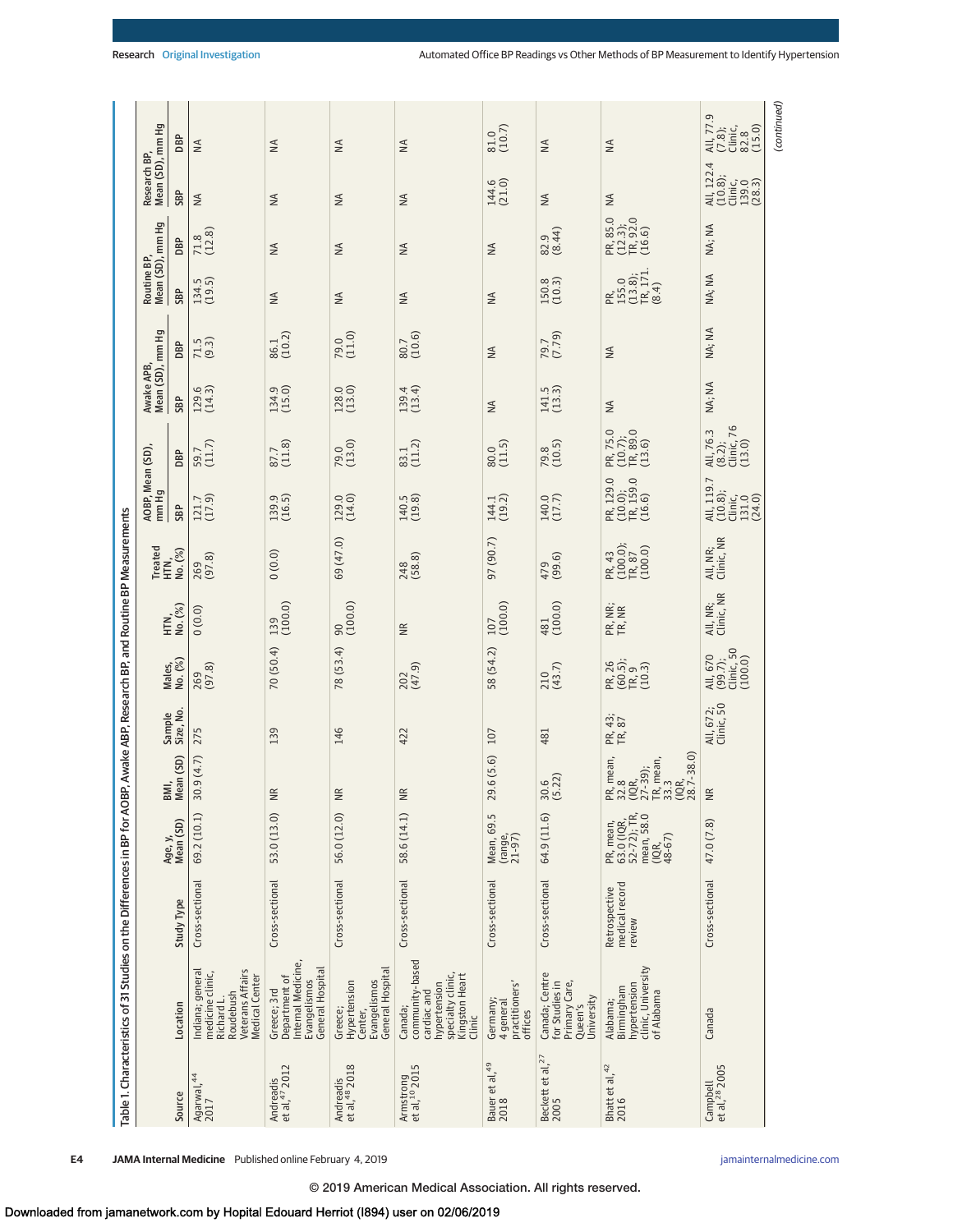|                                             | Table 1. Characteristics of 31 Studies on the Differences in BP for AOBP, Awake ABP, Research BP, and Routine BP Measurements (continued)                                                     |                                                          |                                                    |                                                |                               |                                               |                                                    |                                        |                                                       |                                                     |                                     |                                    |                                 |                   |                                                         |                                                     |
|---------------------------------------------|-----------------------------------------------------------------------------------------------------------------------------------------------------------------------------------------------|----------------------------------------------------------|----------------------------------------------------|------------------------------------------------|-------------------------------|-----------------------------------------------|----------------------------------------------------|----------------------------------------|-------------------------------------------------------|-----------------------------------------------------|-------------------------------------|------------------------------------|---------------------------------|-------------------|---------------------------------------------------------|-----------------------------------------------------|
|                                             |                                                                                                                                                                                               |                                                          |                                                    |                                                |                               |                                               |                                                    |                                        | AOBP, Mean (SD),<br>mm Hg                             |                                                     | Awake APB,<br>Mean (SD), mm Hg      |                                    | Routine BP,<br>Mean (SD), mm Hg |                   | Research BP,<br>Mean (SD), mm Hg                        |                                                     |
| Source                                      | Location                                                                                                                                                                                      | <b>Study Type</b>                                        | Mean (SD)<br>Age, y,                               | Mean (SD)<br>BMI,                              | Sample<br>Size, No.           | Males,<br>No. (%)                             | HTN,<br>No. (%)                                    | Treated<br>HTN,<br>No. (%)             | SBP                                                   | DBP                                                 | SBP                                 | DBP                                | SBP                             | DBP               | SBP                                                     | DBP                                                 |
| Edwards et al, <sup>15</sup><br>2013        | Hospital-Riverside<br>Canada; tertiary<br>Clinic, Ottawa<br>Hypertension<br>care clinic,<br><b>The Renal</b><br>Campus                                                                        | medical record<br>Retrospective<br>review                | 61.8(15.4)                                         | $\widetilde{\Xi}$                              | 329                           | $161$<br>(48.9)                               | $\frac{329}{(100.0)}$                              | $\widetilde{\Xi}$                      | 136.3<br>(21.9)                                       | $74.1$<br>(13.0)                                    | $139.3$<br>$(14.3)$                 | $76.5$<br>(12.2)                   | $\leq$                          | $\lessgtr$        | 143.9<br>(19.9)                                         | $76.8$<br>(13.6)                                    |
| Filipovský<br>et al, <sup>45</sup> 2016     | Czech Republic;<br>hypertension<br>center                                                                                                                                                     | Cross-sectional                                          | 61.4(13.1)                                         | $\widetilde{\Xi}$                              | 353                           | $178$<br>(50.4)                               | 353<br>(100.0)                                     | 344<br>(97.5)                          | 131.2<br>(21.8)                                       | $77.8$<br>(12.1)                                    | $\lessgtr$                          | $\lessgtr$                         | 146.9<br>(20.8)                 | 85.8<br>(12.4)    | $\mathbb N$                                             | $\leq$                                              |
| Filipovský<br>et al, <sup>17</sup> 2018     | outpatient clinics,<br>Czech Republic;<br>hypertension or<br>4 university<br>cardiology<br><b>nospitals</b><br>arterial                                                                       | Cross-sectional                                          | Mean, 63.7<br>(range,<br>21-83)                    | 29.0 (NR)                                      | 172                           | 88 (51.2)                                     | $172$<br>(100.0)                                   | $172$<br>(100.0)                       | 119.1<br>(12.6)                                       | 74.6<br>(9.9)                                       | $123.4$<br>(11.2)                   | 74.1<br>(8.2)                      | $127.6$<br>(12.1)               | $77.6$<br>(10.0)  | $\frac{4}{2}$                                           | $\leq$                                              |
| García-Donaire<br>et al, <sup>51</sup> 2012 | hypertension unit<br>12 de Octubre<br>Spain; specialist<br>clinics, arterial                                                                                                                  | Cross-sectional                                          | 61.6(11.4)<br>TRUE-HTA,<br>All, 57.9<br>$(14.6)$ ; | All, 28.8<br>(4.9);<br>TRUE-HTA,<br>29.3 (5.9) | All, 300;<br>TRUE-HTA,<br>101 | All, 147<br>(49.0);<br>TRUE-HTA,<br>48 (47.5) | All, 228<br>(76.0);<br>TRUE-HTA,<br>101<br>(100.0) | All, 222<br>(74.0);<br>TRUE-HTA,<br>NR | All, 130.8<br>(21.5);<br>TRUE-HTA,<br>144.4<br>(22.1) | All, 79.6<br>(11.1);<br>TRUE-HTA,<br>82.3<br>(12.8) | NA;<br>TRUE-HTA,<br>137.4<br>(14.9) | NA;<br>TRUE-HTA,<br>75.3<br>(10.0) | $\lessgtr$                      | ₹                 | All, 140.6<br>(23.7);<br>TRUE-HTA, 1<br>150.0<br>(21.4) | All, 83.0<br>(12.3);<br>TRUE-HTA,<br>81.7<br>(12.5) |
| Godwin et al, <sup>36</sup><br>2011         | Canada; Centre<br>Primary Care,<br>for Studies in<br>University<br>Queen's                                                                                                                    | Baseline data<br>clinical trials<br>randomized<br>from 2 | 63.0 (18.0)                                        | 30.7 (5.2)                                     | 654                           | $283$<br>(43.3)                               | 649<br>(99.2)                                      | 652<br>(99.7)                          | $139.2$<br>$(17.9)$                                   | 79.8<br>(10.9                                       | 140.9<br>(13.3)                     | $79.6$<br>$(7.8)$                  | 148.5<br>(10.9)                 | $82.5$<br>$(8.4)$ | $\frac{4}{2}$                                           | $\leq$                                              |
| Goldberg<br>et al, <sup>43</sup> 2017       | referral academic<br>ED<br>level I tertiary<br>New England;                                                                                                                                   | Cross-sectional                                          | Mean, 39.0<br>$(1QR, 28-51)$                       | $\widetilde{\Xi}$                              | 354                           | $181$<br>(51.1)                               | $\widetilde{\Xi}$                                  | 0(0.0)                                 | 126.8<br>(NR)                                         | 81.8 (NR)                                           | $\lessgtr$                          | $\lessgtr$                         | $146.8$<br>(18.4)               | $87.8$<br>(12.3)  | $\leq$                                                  | $\leq$                                              |
| Ishikawa et al, <sup>18</sup><br>2012       | University Medical<br>clinics, Columbia<br>Sotiria Hospital<br>New York and<br>hypertension<br>hypertension<br>Department<br>Center and<br>center, 3rd<br>outpatient<br>University<br>Greece: | Cross-sectional                                          | 56.1 (13.8)                                        | 27.1(4.9)                                      | 75                            | 41 (54.7)                                     | $\frac{75}{(100.0)}$                               | 38 (50.7)                              | 134.7<br>(16.9)                                       | $82.3$<br>(12.8)                                    | $137.1$<br>$(14.7)$                 | $81.0$<br>(12.0)                   | $\leq$                          | ₹                 | $137.0$<br>(19.4)                                       | $81.6$<br>(14.3)                                    |
| Lamarre-Cliché<br>et al, <sup>37</sup> 2011 | Canada; specialty<br>clinic, Institut de<br>hypertension<br>cliniques de<br>Montréal<br><b>Recherches</b>                                                                                     | crossover trial<br>Randomized                            | 58.2 (11.5)                                        | 28.4(5.5)                                      | 99                            | 55 (54.0)                                     | (100.0)                                            | $\widetilde{\Xi}$                      | $128.4$<br>(13.9)                                     | 80.4)                                               | $135.5$<br>$(11.4)$                 | $82.0$<br>(11.9)                   | $\leq$                          | $\leq$            | $129.9$<br>$(13.7)$                                     | 80.9(9.3)                                           |
|                                             |                                                                                                                                                                                               |                                                          |                                                    |                                                |                               |                                               |                                                    |                                        |                                                       |                                                     |                                     |                                    |                                 |                   |                                                         | (continued)                                         |

[jamainternalmedicine.com](http://www.jamainternalmedicine.com/?utm_campaign=articlePDF%26utm_medium=articlePDFlink%26utm_source=articlePDF%26utm_content=jamainternmed.2018.6551) **(Reprinted) JAMA Internal Medicine** Published online February 4, 2019 **E5**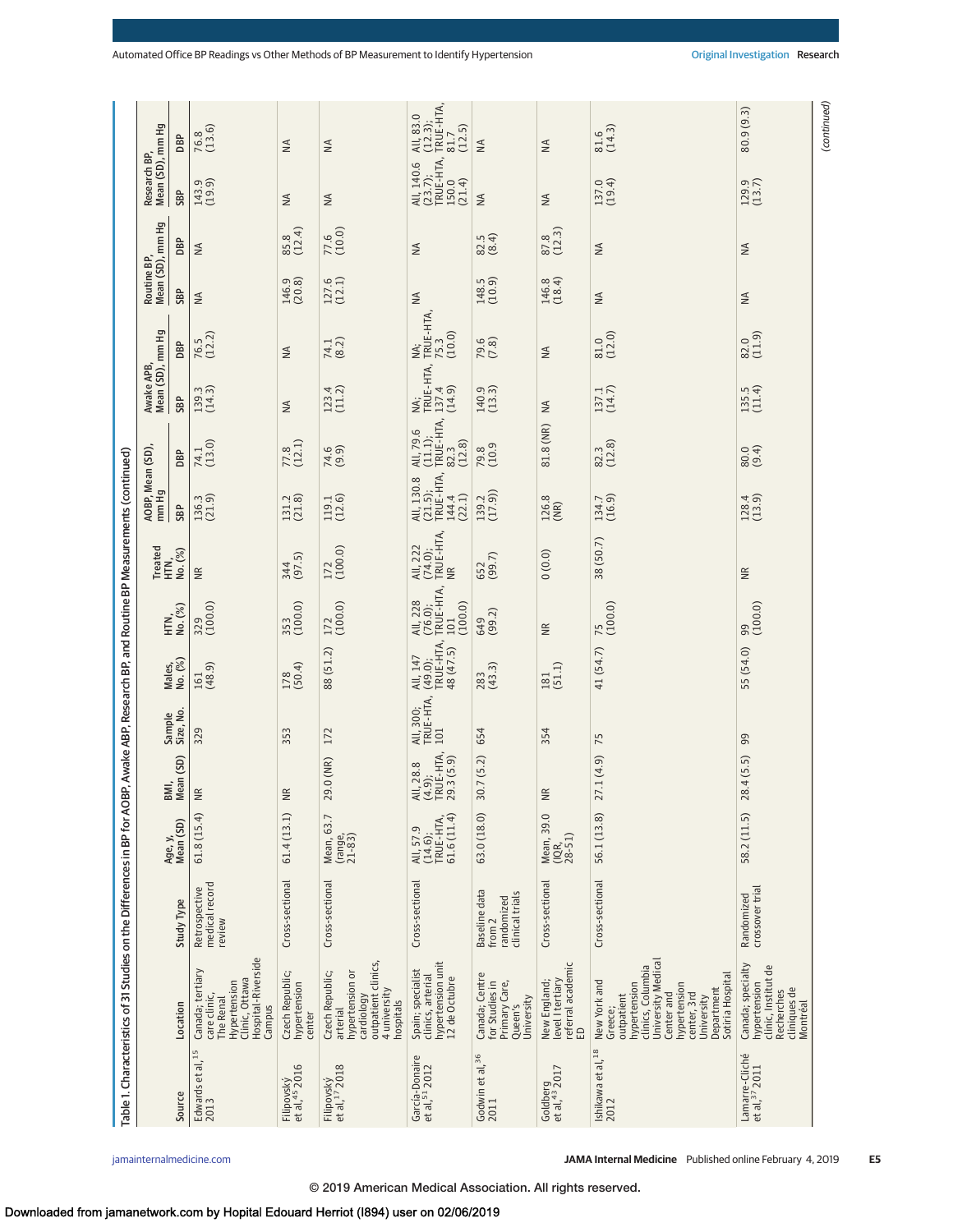|                             | Table 1. Characteristics of 31 Studies on the Differences in BP for AOBP, Awake ABP, Research BP, and Routine BP Measurements (continued)                       |                                                     |                                                 |                            |                                             |                                                        |                                                                 |                                                     |                                                                                    |                                                                                |                                                                              |                                                                                     |                                 |                  |                                                                                  |                                                                            |
|-----------------------------|-----------------------------------------------------------------------------------------------------------------------------------------------------------------|-----------------------------------------------------|-------------------------------------------------|----------------------------|---------------------------------------------|--------------------------------------------------------|-----------------------------------------------------------------|-----------------------------------------------------|------------------------------------------------------------------------------------|--------------------------------------------------------------------------------|------------------------------------------------------------------------------|-------------------------------------------------------------------------------------|---------------------------------|------------------|----------------------------------------------------------------------------------|----------------------------------------------------------------------------|
|                             |                                                                                                                                                                 |                                                     |                                                 |                            |                                             |                                                        |                                                                 | Treated<br>HTN,<br>No. (%)                          | AOBP, Mean (SD),<br>mm Hg                                                          |                                                                                | Mean (SD), mm Hg<br>Awake APB,                                               |                                                                                     | Mean (SD), mm Hg<br>Routine BP, |                  | Mean (SD), mm Hg<br>Research BP                                                  |                                                                            |
| Source                      | Location                                                                                                                                                        | <b>Study Type</b>                                   | Mean (SD)<br>Age, y,                            | BMI,<br>Mean (SD)          | Sample<br>Size, No.                         | Males,<br>No. (%)                                      | HTN,<br>No. (%)                                                 |                                                     | SBP                                                                                | DBP                                                                            | SBP                                                                          | DBP                                                                                 | SBP                             | DBP              | SBP                                                                              | DBP                                                                        |
| Moore et al, $14$<br>$2018$ | Medical Research,<br>Poland; specialist<br>clinics, Menzies<br>Wroclaw Medical<br>Tasmania and<br>Australia and<br>University of<br>Institute for<br>University | Cross-sectional                                     | 62.8(12.1)                                      | 9.4(5.1)<br>$\sim$         | 189                                         | 94 (49.7)                                              | $\widetilde{\Xi}$                                               | $\widetilde{\Xi}$                                   | 134.0                                                                              | $82.0$<br>(13.0)                                                               | 137.0                                                                        | $83.0$<br>(11.0)                                                                    | $\leq$                          | ₹                | $\leq$                                                                           | $\frac{4}{2}$                                                              |
| Myers, 29 2006              | specialist clinic<br>hypertension<br>Canada;                                                                                                                    | Cross-sectional                                     | 62(16.0)                                        | $\overline{\mathbb{R}}$    | 50                                          | 22(44.0)                                               | E                                                               | 38 (76.0)                                           | 142.0<br>(21.0)                                                                    | $80.0$<br>(12.0)                                                               | ₹                                                                            | ≸                                                                                   | 155.0<br>(31.0)                 | 87.0<br>(17.0)   | $\leq$                                                                           | $\lessapprox$                                                              |
| Myers et al, $30$<br>$2008$ | Canada; ABPM<br>center                                                                                                                                          | Cross-sectional                                     | 63.0 (14.0)                                     | <b>NR</b>                  | $1$ -min,<br>$104$ ;<br>$2$ -min,<br>$100$  | 46<br>48<br>(46.2);<br>$2 - min, (46.0)$<br>$1 - min,$ | (100.0);<br>(100.0)<br>$2$ -min,<br>100<br>$1 - min$ ,<br>$104$ | $1$ -min, NR;<br>$2$ -min, NR                       | 1-min,<br>139.0<br>122.0in,<br>2-min,<br>140.0<br>(19.0)                           | 1-min,<br>76.0<br>(12.0);<br>2-min,<br>81.0<br>(12.0)                          | $1 - min$ ,<br>$144.0$<br>$(11.0)$ ;<br>2-min,<br>140.0<br>(12.0)            | $\frac{1 \text{ min}}{82.0}$<br>$(10.0)$ ;<br>$2 \text{ min}$ ,<br>$83.0$<br>(10.0) | $\frac{4}{2}$                   | ₹                | $\leq$                                                                           | $\leq$                                                                     |
| Myers et al, $31$<br>$2008$ | Canada; BP clinic                                                                                                                                               | Cross-sectional                                     | 47.0 (15.0)<br>Male, 50.0<br>(15.0);<br>female, | Male, NR;<br>Female,<br>NR | 238                                         | 96(40.3)                                               | 59 (24.8)                                                       | 42 (17.6)                                           | 115.0<br>(16.0)                                                                    | $71.0$<br>(10.0)                                                               | ≸                                                                            | ≸                                                                                   | $\leq$                          | $\lessgtr$       | 118.0<br>(16.0)                                                                  | $74.0$<br>(10.0)                                                           |
| Myers et al, $32$<br>2009   | hypertension<br>specialist office<br>and ABPM unit<br>Canada;                                                                                                   | Cross-sectional                                     | 65.0 (11.0)                                     | $\simeq$<br>z              | G <sub>2</sub>                              | 31 (50.0)                                              | $\widetilde{B}$                                                 | 58 (93.5)                                           | 140.0<br>(21.0)                                                                    | $77.0$<br>(11.0)                                                               | 141.0<br>(15.0)                                                              | 77.0<br>(11.0)                                                                      | $\frac{4}{2}$                   | $\lessgtr$       | 147.0<br>(18.0)                                                                  | $\begin{array}{c} 81.0 \\ (12.0) \end{array}$                              |
| Myers et al, $33$<br>$2009$ | Canada; ABPM<br>unit, academic<br>hospital                                                                                                                      | Cross-sectional                                     | 62.7(14.6)                                      | $\widetilde{z}$            | 309                                         | $139$<br>(45.0)                                        | W                                                               | $183$<br>(59.2)                                     | 132.0<br>(19.0)                                                                    | 75.0<br>(12.0)                                                                 | 134.0<br>(13.0)                                                              | $77.0$<br>(10.0)                                                                    | 152.0                           | $87.0$<br>(11.0) | 140.0<br>(17.0)                                                                  | $80.0$<br>(11.0)                                                           |
| Myers, 34 2010              | Canada                                                                                                                                                          | Cross-sectional                                     | 56.8 (15.1)                                     | $\simeq$<br>z              | 254                                         | $121$<br>(47.6)                                        | ₩                                                               | (0.0)0                                              | $132.6$<br>$(17.4)$                                                                | $80.0$<br>(11.1)                                                               | $135.3$<br>$(12.4)$                                                          | $\begin{array}{c} 81.0 \\ (10.2) \end{array}$                                       | 149.7<br>(15.2)                 | 89.3<br>(9.5)    | $\frac{4}{2}$                                                                    | $\frac{4}{2}$                                                              |
| Myers et al, $35$<br>2010   | unit, Sunnybrook<br><b>Health Sciences</b><br>Canada; ABPM<br>Centre                                                                                            | Cross-sectional                                     | 60(14.0)                                        | $\simeq$<br>z              | All, 300;<br>HTN, 139;<br>Normal<br>BP, 161 | HTN, NR;<br>All, 136<br>(45.3);<br>Normal<br>BP, NR    | $(46.3);$<br>HTN, NR;<br>Normal<br>BP, NR<br>All, 139           | All, 173<br>(57.7);<br>HTN, NR.<br>Normal<br>BP, NR | All, 131.0<br>Normal<br>BP, 123.0<br>(11.0)<br>(16.0);<br>HTN,<br>141.0<br>(15.0); | All, 78.0<br>(11.0);<br>Normal<br>BP, 76.0<br>(9.0)<br>HTN,<br>82.0<br>(12.0); | All, 136.0<br>(12.0);<br>HTN,<br>142.0<br>14.0);<br>Normal<br>09.0)<br>(9.0) | All, 79.0<br>(10.0);<br>Normal<br>BP, 78.0<br>$81.0$<br>(12.0);<br>HTN,<br>(9.0)    | $\leq$                          | ₹                | All, 139.0<br>(15.0);<br>HTN,<br>152.0<br>(9.0);<br>Normal<br>BP, 128.0<br>(9.0) | All, 79.0<br>(12.0);<br>(12.0);<br>HTM, 84.0<br>(10.0)<br>(10.0)<br>(10.0) |
| Myers et al, $38$<br>$2011$ | Canada; primary<br>care practices                                                                                                                               | Multisite cluster<br>controlled trial<br>randomized | $\cup$<br>Mean, 65<br>(range,<br>45-90)         | $\simeq$<br>z              | 299                                         | $\frac{107}{(35.8)}$                                   | 299<br>(100.0)                                                  | 290<br>(95.6)                                       | $135.6$<br>$(17.3)$                                                                | $77.7$<br>(10.9)                                                               | 133.2                                                                        | 74.4<br>(9.8)                                                                       | 149.5<br>(10.8)                 | (8.3)            | $\frac{4}{2}$                                                                    | ₹                                                                          |
| Myers et al, $39$<br>$2012$ | Canada; primary<br>care practices                                                                                                                               | Multisite cluster<br>controlled trial<br>randomized | 4<br>Mean, 64.<br>(range,<br>45-85)             | 9.6 (NR)<br>$\sim$         | 252                                         | 89 (35.3)                                              | 252<br>(100.0)                                                  | 245<br>(97.2)                                       | 133.1<br>(16.8)                                                                    | $76.5$<br>(10.3)                                                               | $130.3$<br>$(12.4)$                                                          | $71.9$<br>$(9.8)$                                                                   | $\frac{4}{2}$                   | ₹                | $\frac{4}{2}$                                                                    | $\frac{4}{2}$                                                              |
| Myers et al, $40$<br>$2012$ | Canada; ABPM<br>unit                                                                                                                                            | Cross-sectional                                     | 61.8 (12.2)                                     | $\simeq$<br>z              | 100                                         | 44 (44.0)                                              | ΨŘ                                                              | 51 (51.0)                                           | 138.6                                                                              | 79.7<br>(9.0)                                                                  | 136.8<br>(12.4)                                                              | $\frac{79.0}{(10.8)}$                                                               | $\leq$                          | ₹                | $\leq$                                                                           | $\stackrel{\triangle}{\geq}$                                               |
|                             |                                                                                                                                                                 |                                                     |                                                 |                            |                                             |                                                        |                                                                 |                                                     |                                                                                    |                                                                                |                                                                              |                                                                                     |                                 |                  |                                                                                  | (continued)                                                                |

**E6** JAMA Internal Medicine Published online February 4, 2019 **(Reprinting)** [jamainternalmedicine.com](http://www.jamainternalmedicine.com/?utm_campaign=articlePDF%26utm_medium=articlePDFlink%26utm_source=articlePDF%26utm_content=jamainternmed.2018.6551)

© 2019 American Medical Association. All rights reserved.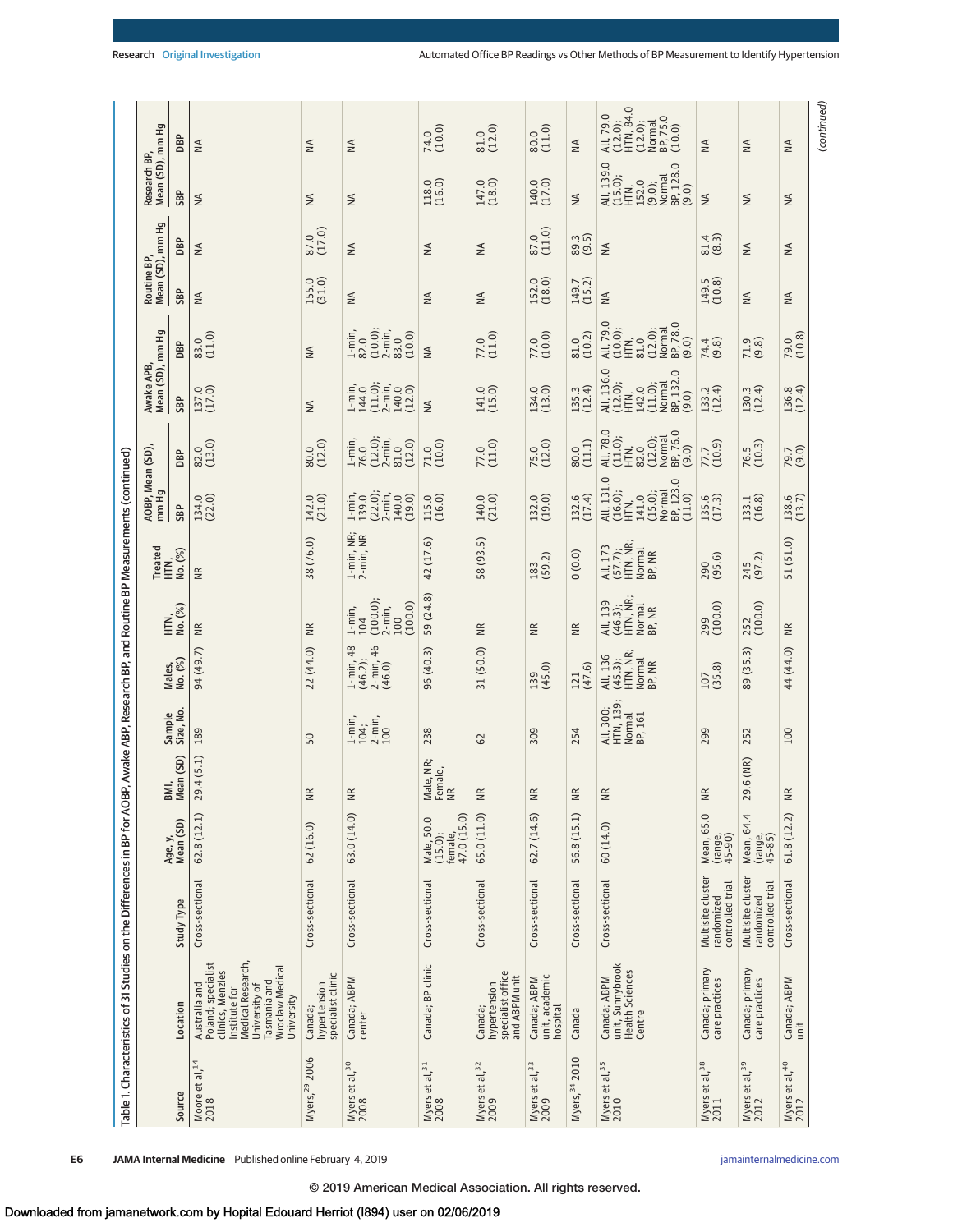|                                       | Table 1. Characteristics of 31 Studies on the Differences in BP for AOBP, Awake ABP, Research BP, and Routine BP Measurements (continued)                                                                                                                                                      |                                           |                      |               |                                         |                                                   |                                                   |                                                                                                                                                                          |                                                                                         |                                                                                  |                                                                                                |                                                                |                                 |                  |                                  |               |
|---------------------------------------|------------------------------------------------------------------------------------------------------------------------------------------------------------------------------------------------------------------------------------------------------------------------------------------------|-------------------------------------------|----------------------|---------------|-----------------------------------------|---------------------------------------------------|---------------------------------------------------|--------------------------------------------------------------------------------------------------------------------------------------------------------------------------|-----------------------------------------------------------------------------------------|----------------------------------------------------------------------------------|------------------------------------------------------------------------------------------------|----------------------------------------------------------------|---------------------------------|------------------|----------------------------------|---------------|
|                                       |                                                                                                                                                                                                                                                                                                |                                           |                      | BMI,          |                                         |                                                   |                                                   | <b>Treated</b>                                                                                                                                                           | AOBP, Mean (SD),<br>mm Hg                                                               |                                                                                  | Mean (SD), mm Hg<br>Awake APB,                                                                 |                                                                | Mean (SD), mm Hg<br>Routine BP, |                  | Mean (SD), mm Hg<br>Research BP, |               |
| Source                                | Location                                                                                                                                                                                                                                                                                       | Study Type                                | Mean (SD)<br>Age, y, | Mean (SD)     | Sample<br>Size, No.                     | Males,<br>No. (%)                                 | HTN,<br>No. (%)                                   | HTN,<br>No. (%)                                                                                                                                                          | <b>SBP</b>                                                                              | DBP                                                                              | <b>SBP</b>                                                                                     | <b>BP</b>                                                      | SBP                             | DBP              | SBP                              | <b>DBP</b>    |
| O'Shaughnessy<br>et al, 50 2011       | university-based<br>tertiary referral<br>Ireland; single<br>center                                                                                                                                                                                                                             | Cross-sectional                           | 55.1 (16.7)          | <b>NR</b>     | 80                                      | 45 (56.3)                                         | (100.0)<br>80                                     | 78 (97.5)                                                                                                                                                                | $122.6$<br>(18.7)                                                                       | 75.1<br>(9.3)                                                                    | $\frac{4}{2}$                                                                                  | ≸                                                              | 132.6<br>(18.9)                 | $77.4$<br>(10.1) | $\leq$                           | $\leq$        |
| Padwal et al, <sup>16</sup><br>2015   | Canada; Alberta<br>Diabetes Institute<br>Clinical Trials Unit                                                                                                                                                                                                                                  | from a cohort<br>Baseline data<br>study   | 59.7 (12.8)          | 30.5(7.5)     | 100                                     | 47 (47.0)                                         | $\frac{100}{(100.0)}$                             | 78 (78.0)                                                                                                                                                                | 135.7<br>(14.2)                                                                         | 79.4<br>(10.0)                                                                   | $135.5$<br>$(11.7)$                                                                            | 79.7<br>(10.0)                                                 | $\frac{4}{2}$                   | $\frac{4}{2}$    | $\frac{4}{2}$                    | $\leq$        |
| Ringrose<br>et al, <sup>41</sup> 2018 | hypertension<br>clinic, University<br>of Alberta<br>Canada;                                                                                                                                                                                                                                    | medical record<br>Retrospective<br>review | 52.6 (16.7)          | 29.5 (5.9)    | All, 96;<br>BHTN, 76;<br>No BHTN,<br>20 | BHTN, NR<br>All, 38<br>(39.6);<br>BHTN,<br>NR; No | BHTN, NR<br>All, 76<br>(79.2);<br>BHTN,<br>NR; No | All, NR;<br>BHTN, NR;<br>No BHTN,<br>NR                                                                                                                                  | All, 130.8<br>(15.5);<br>(15.7);<br>BHTN, (15.8);<br>(15.8);<br>121.5<br>121.5<br>(9.8) | $(10.8)$ ;<br>No BHTN,<br>77.0<br>(8.3)<br>All, 82.3<br>(10.7);<br>BHTN,<br>83.7 | All, 142.8<br>(14.9);<br>BHTN,<br>BHTN,<br>146.3);<br>(14.3);<br>ND BHTN,<br>ND BHTN,<br>(7.3) | All, 83.9<br>C11.2);<br>C11.7, 1.5);<br>BHTN,<br>C5.9<br>C6.5) | $\frac{4}{2}$                   | ₹                | $\frac{4}{2}$                    | $\frac{4}{2}$ |
| et al, 46 2016<br>Wohlfahrt           | Czech Republic;<br>study center                                                                                                                                                                                                                                                                | $Cross-sectional$ $47.3(11.3)$            |                      | $\frac{R}{N}$ | 2145                                    | $972$<br>(45.3)                                   | $\widetilde{\Xi}$                                 | 440<br>(20.5)                                                                                                                                                            | 120.8                                                                                   | (9.4)<br>80.0                                                                    | ≸                                                                                              | ≸                                                              | $\leq$                          | ≸                | 127.4                            | 82.6 (9.5)    |
|                                       | office blood pressure; BHTN, baseline hypertension; BMI, body mass index (calculated as weight in kilograms<br>divided by height in meters squared); BP, blood pressure; DBP, diastolic blood pressure; ED, emergency<br>Abbreviations: ABP, ambulatory blood pressure; ABPM, ambulatory blood |                                           |                      |               |                                         | pressure monitoring; AOBP, automated              |                                                   | department: HTN, hypertension; IQR, interquartile range: NA, not applicable: NR, not reported;<br>PR, pseudoresistant; SBP, systolic blood pressure; TR, true resistant. |                                                                                         |                                                                                  |                                                                                                |                                                                |                                 |                  |                                  |               |

participants, with data from 4736 men and 4543 women. The sample size ranged from 43 to 2145 participants. The weighted mean age of participants was 55.9 years (range, 39-69.5 years). In approximately half of the studies, participants had a mean systolic AOBP of 130 mm Hg or more (n = 4892). Studies were conducted in a range of high-income countries (Table 1). Most studies (n = 18) were conducted in Canada<sup>10,15,16,27-41</sup>; 3 in the United States<sup>42-44</sup>; 3 in the Czech Republic<sup>17,45,46</sup>; 2 in Greece<sup>47,48</sup>; 1 each in Germany,<sup>49</sup> Ireland,<sup>50</sup> and Spain<sup>51</sup>; and 2 studies included multiple countries, $14,18$  including Australia and Poland. Two reports of the CAMBO (Conventional vs Automated Measurement of Blood Pressure in the Office) trial<sup>38,39</sup> were used because the BP assessments were performed 2 years apart. Five studies randomized the order of BP measurement.18,28,29,31,37 All but 3 of the studies that reported awake ABP measurements<sup>17,37,47</sup> performed ambulatory blood pressure monitoring (ABPM) on the same day after AOBP measurements.

## Meta-analyses

The pooled MD in systolic BP between routine BP and awake ABP measurements<sup>14,27,33,34,36,38</sup> was 13.4 mm Hg (95% CI, 9.5- $17.5; I<sup>2</sup> = 96%; P < .001)$  (eFigure 2 in the [Supplement\)](https://jama.jamanetwork.com/article.aspx?doi=10.1001/jamainternmed.2018.6551&utm_campaign=articlePDF%26utm_medium=articlePDFlink%26utm_source=articlePDF%26utm_content=jamainternmed.2018.6551). For diastolic BP, the pooled MD was 5.9 mm Hg (eFigure 3 in the Supple[ment\)](https://jama.jamanetwork.com/article.aspx?doi=10.1001/jamainternmed.2018.6551&utm_campaign=articlePDF%26utm_medium=articlePDFlink%26utm_source=articlePDF%26utm_content=jamainternmed.2018.6551). Based on 5 studies<sup>17,35,37,44,47</sup> the pooled MD between awake ABP and AOBP measurements in studies with systolic AOBP less than 130 mm Hg was 5.4 mm Hg (95% CI, 1.7-9.1;  $I^2$  = 96%;  $P <$  .001) (eFigure 4 in the [Supplement\)](https://jama.jamanetwork.com/article.aspx?doi=10.1001/jamainternmed.2018.6551&utm_campaign=articlePDF%26utm_medium=articlePDFlink%26utm_source=articlePDF%26utm_content=jamainternmed.2018.6551), showing that awake ABP was higher than AOBP in this normotensive BP range. The difference in MD between patients with normal BP and hypertension based on AOBP was statistically significant. Nineteen samples from 18 articles<sup>10,14-16,18,27,30,32-36,38-41,47,51</sup> reported comparisons between awake ABP, research BP, and routine BP measurements and mean systolic AOBP of 130 mm Hg or more. There was no difference in systolic BP between awake ABP and AOBP (pooled MD, 0.3; 95% CI, −1.1 to 1.7;  $n = 19$ ;  $I^2 = 90\%, P < .001$ ) (Figure 1). Blood pressure measurements obtained under research conditions<sup>15,18,28,32,33,35,49,51</sup> were substantially higher comparedwith systolic AOBP (pooled MD, 7.0; 95% CI, 4.9-9.1; n = 9 samples; *I* <sup>2</sup> = 85.7%; *P* < .001) (Figure 2). The largest difference between routine BP measurements and systolic AOBP measurements was observed in 9 studies<sup>14,27,29,33,34,36,38,42,45</sup> (pooled MD, 14.5; 95% CI, 11.8-17.2;  $I^2 = 94.3\%; P < .001)$  (Figure 3). This difference was comparable with the difference between awake ABP and routine office BPmeasurements (eFigure 2 in the [Supplement\)](https://jama.jamanetwork.com/article.aspx?doi=10.1001/jamainternmed.2018.6551&utm_campaign=articlePDF%26utm_medium=articlePDFlink%26utm_source=articlePDF%26utm_content=jamainternmed.2018.6551). Repeating the analysis with diastolic BP readings showed similar results (eFigure 5 in the [Supplement\)](https://jama.jamanetwork.com/article.aspx?doi=10.1001/jamainternmed.2018.6551&utm_campaign=articlePDF%26utm_medium=articlePDFlink%26utm_source=articlePDF%26utm_content=jamainternmed.2018.6551).

We conducted several meta-regression analyses to investigate the statistical heterogeneity observed in the comparison between AOBP and awake ABP measurements in studies with AOBP of 130 mm Hg or more. Age (−0.3 mm Hg per increase in years; n = 19; *P* = .22), BMI (−0.2 mm Hg per 1-unit increase in BMI;  $n = 7$ ;  $P = .93$ ), number of treated patients (0.001–mm Hg increase per 1% increase in proportion of treated patients; n = 16; *P* = .76), and sex (−0.2 mm Hg per 1% increase in the proportion of males; n = 19; *P* = .45) did not explain the statistical heterogeneity. Four studies<sup>15,16,18,47</sup> used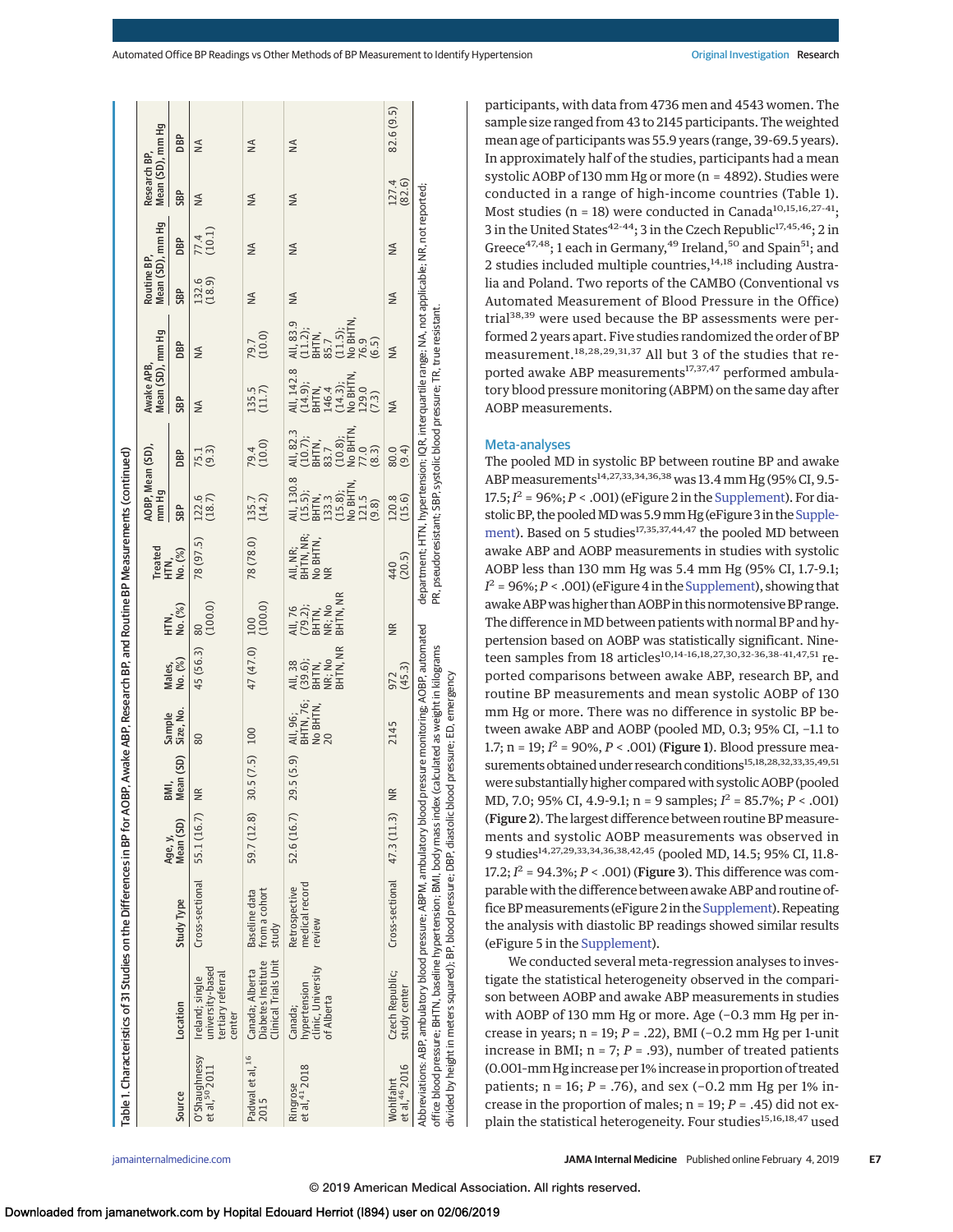Figure 1. Mean Difference (MD) in Systolic Blood Pressure Between Automated Office Blood Pressure (AOBP) (Reference) and Awake Ambulatory Blood Pressure (ABP) Measurement in Samples With Systolic AOBP of 130 mm Hg or Higher



Weights are from random-effects analysis. TRUE-HTA is a study name.

Figure 2. Mean Difference (MD) in Systolic Blood Pressure (BP) Between Automated Office Blood Pressure (AOBP) (Reference) and Research BP Measurement in Samples With Systolic AOBP of 130 mm Hg or Higher



Weights are from random-effects analysis. TRUE-ESP and TRUE-HTA are study names.

added rest before AOBP measurement, which did not result in a significant difference compared with standard AOBP measurement in comparison with awake ABP measurement for each device (−2.4 mm Hg; n = 19; *P* = .31) (eFigure 6 in the [Supplement\)](https://jama.jamanetwork.com/article.aspx?doi=10.1001/jamainternmed.2018.6551&utm_campaign=articlePDF%26utm_medium=articlePDFlink%26utm_source=articlePDF%26utm_content=jamainternmed.2018.6551). Similarly, the interval between AOBP measurements (1 or 2 minutes) was not significantly associated with the difference between AOBP and awake ABP (−1.9 mm Hg; n = 14; *P* = .25) (eFigure 7 in the [Supplement\)](https://jama.jamanetwork.com/article.aspx?doi=10.1001/jamainternmed.2018.6551&utm_campaign=articlePDF%26utm_medium=articlePDFlink%26utm_source=articlePDF%26utm_content=jamainternmed.2018.6551).

There was consistency among the recording devices, which showed no significant differences between AOBP and awake ABP (BpTRU, 0.8 mm Hg; 95% CI, −1.0 to 2.5 mm Hg; n = 14; WatchBP, -1.3 mm Hg; 95% CI, -4.0 to 1.4 mm Hg; n = 4; Mobilo-graph, 0.00 mm Hg; 95% CI, −2.2 to 2.2 mm Hg; n = 1) (eFigure 8 in the [Supplement\)](https://jama.jamanetwork.com/article.aspx?doi=10.1001/jamainternmed.2018.6551&utm_campaign=articlePDF%26utm_medium=articlePDFlink%26utm_source=articlePDF%26utm_content=jamainternmed.2018.6551). In addition, there was no difference in AOBP and awake ABP for studies that included patients from specialist clinics or those referred for 24-hour ABPM (pooled MD, 0.6 mm Hg; 95% CI, −1.4 to 2.6 mm Hg; n = 14;  $I^2$  = 91%; *P* < .001) and for unselected samples of patients (pooled MD, −0.3 mm Hg; 95% CI, −2.1 to 1.6 mm Hg; n = 5;  $I^2 = 83\%; P < .001$ ) (eFigure 9 in the [Supplement\)](https://jama.jamanetwork.com/article.aspx?doi=10.1001/jamainternmed.2018.6551&utm_campaign=articlePDF%26utm_medium=articlePDFlink%26utm_source=articlePDF%26utm_content=jamainternmed.2018.6551). Studies that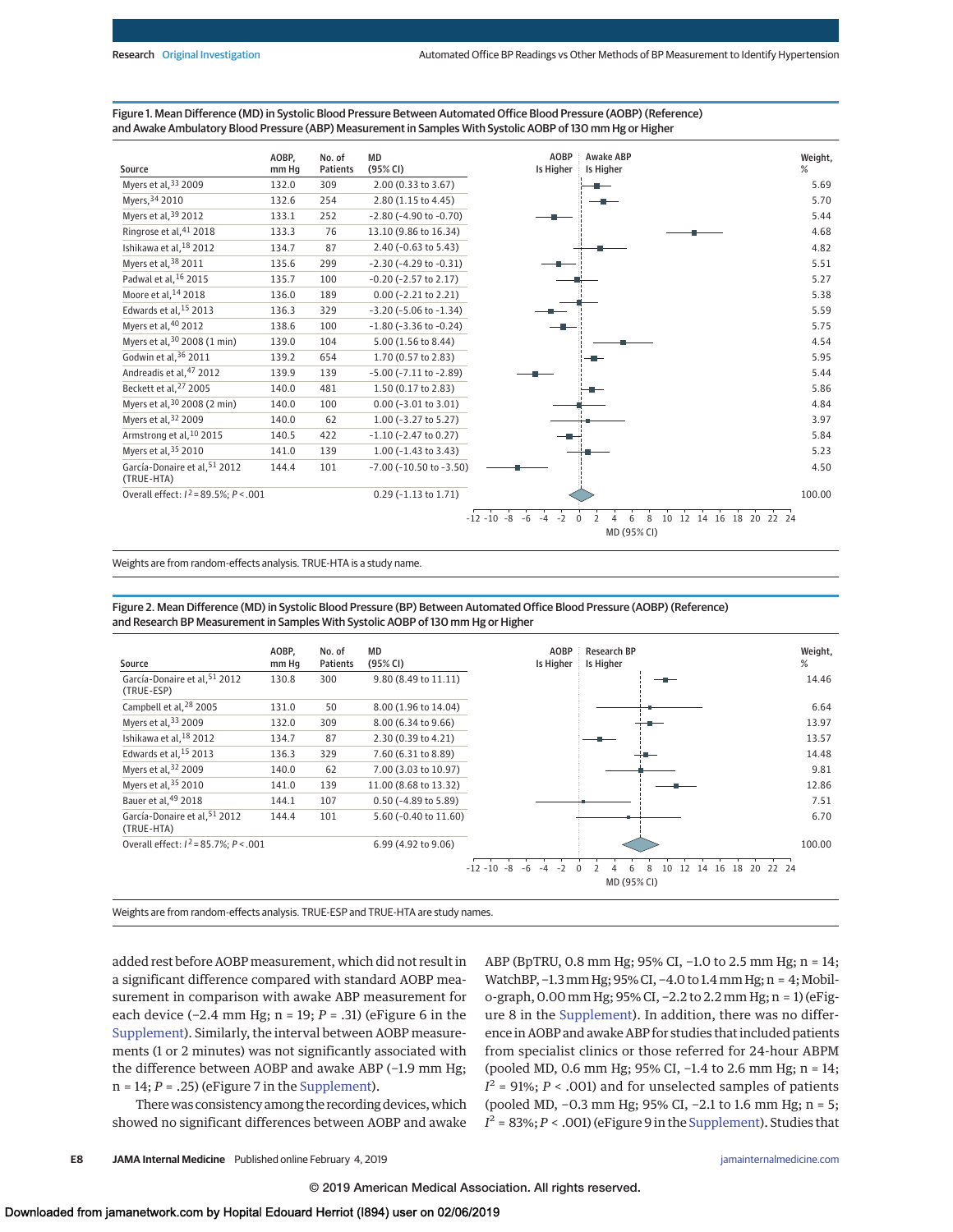#### Figure 3. Mean Difference (MD) in Systolic Blood Pressure (BP) Between Automated Office Blood Pressure (AOBP) (Reference) and Routine Office BP Measurement in Samples With Systolic AOBP of 130 mm Hg or Higher

| Source                                      | AOBP.<br>mm Hq | No. of<br><b>Patients</b> | MD<br>(95% CI)         | <b>AOBP</b><br>Is Higher | <b>Routine</b><br>Is Higher |
|---------------------------------------------|----------------|---------------------------|------------------------|--------------------------|-----------------------------|
| Filipovský et al, 45 2016                   | 131.2          | 353                       | 15.70 (14.26 to 17.14) |                          |                             |
| Myers et al, 33 2009                        | 132.0          | 309                       | 20.00 (18.09 to 21.91) |                          |                             |
| Myers, 34 2010                              | 132.6          | 254                       | 17.10 (15.23 to 18.97) |                          |                             |
| Myers et al, $38$ 2011                      | 135.6          | 299                       | 13.90 (11.75 to 16.05) |                          |                             |
| Godwin et al, 36 2011                       | 139.2          | 654                       | 9.30 (8.18 to 10.42)   |                          |                             |
| Beckett et al. <sup>27</sup> 2005           | 140.0          | 481                       | 10.80 (9.50 to 12.10)  |                          |                             |
| Moore et al, <sup>14</sup> 2018             | 141.0          | 83                        | 17.90 (13.53 to 22.27) |                          |                             |
| Myers, 29 2006                              | 142.0          | 50                        | 13.00 (5.90 to 20.10)  |                          |                             |
| Bhatt et al, 42 2016                        | 159.0          | 87                        | 13.00 (10.62 to 15.38) |                          |                             |
| Overall effect: $I^2 = 94.3\%$ : $P < .001$ |                |                           | 14.49 (11.83 to 17.15) |                          |                             |



Weights are from random-effects analysis.

Table 2. Mean Differences in Systolic Blood Pressure Between AOBP and Awake ABP, Research BP, and Routine Office BP Measurements in Patients With Hypertension<sup>a</sup>

| <b>Comparison of BP Measurements</b>            | No. of<br><b>Samples</b> | <b>Mean Difference</b><br>(95% CI), mm Hq | Conclusion                    |
|-------------------------------------------------|--------------------------|-------------------------------------------|-------------------------------|
| <b>Main Analyses</b>                            |                          |                                           |                               |
|                                                 |                          |                                           |                               |
| AOBP vs awake ABP measurement                   | 19                       | $-0.3$ ( $-1.1$ to 1.7)                   | $AOBP = ABP$                  |
| AOBP vs research BP measurement                 | 9                        | 7.0(4.9 to 9.1)                           | $AOBP <$ research $BP$        |
| AOBP vs routine office<br><b>BP</b> measurement | 9                        | 14.5 (11.8 to 17.2)                       | $AOBP <$ routine<br>office BP |
| <b>Subgroup Analyses</b>                        |                          |                                           |                               |
| AOBP vs awake ABP measurement                   |                          |                                           |                               |
| No added rest                                   | 15                       | $0.8$ (-0.8 to 2.3)                       | $AOBP = ABP$                  |
| Added rest                                      | $\overline{4}$           | $-1.7$ ( $-1.1$ to 1.7)                   | $AOBP = ABP$                  |
| 1-min interval                                  | 8                        | $-0.2$ ( $-2.2$ to 1.9)                   | $AOBP = ABP$                  |
| 2-min interval                                  | 6                        | $-2.0$ ( $-3.5$ to $-0.4$ )               | AOBP > ABP                    |
| <b>BpTRU</b>                                    | 14                       | $0.8$ ( $-1.0$ to 2.5)                    | $AOBP = ABP$                  |
| WatchBP Office                                  | $\overline{4}$           | $-1.3$ ( $-4.0$ to 1.4)                   | $AOBP = ABP$                  |
| Mobilo-graph                                    | $\mathbf{1}$             | $0.0$ (-1.1 to 1.7)                       | $AOBP = ABP$                  |
| Unselected population                           | 5                        | $-0.3$ ( $-2.2$ to 1.6)                   | $AOBP = ABP$                  |
| Referral or specialist                          | 14                       | $0.6$ ( $-1.4$ to 2.6)                    | $AOBP = ABP$                  |
| High-quality studies                            | 12                       | $0.2$ (-1.3 to 1.6)                       | $AOBP = ABP$                  |
| Awake ABP ≥130 mm Hq                            | 21                       | $1.1$ (-0.7 to 2.8)                       | $AOBP = ABP$                  |

Abbreviations: ABP, ambulatory blood pressure; AOBP, automated office blood pressure; BP, blood pressure. <sup>a</sup> Hypertension defined as AOBP of

130 mm Hg or higher.

were classified as high quality, which were more clinically homogeneous, showed similar results as our main analysis (pooled MD, 0.2 mm Hg; 95% CI, −1.3 to 1.6 mm Hg; *I* <sup>2</sup> = 85%; *P* < .001) (eFigure 10 in the [Supplement\)](https://jama.jamanetwork.com/article.aspx?doi=10.1001/jamainternmed.2018.6551&utm_campaign=articlePDF%26utm_medium=articlePDFlink%26utm_source=articlePDF%26utm_content=jamainternmed.2018.6551). Table 2 summarizes the results of the main and subgroup analyses.

We found no evidence for small-study effects or publication bias for the main analysis of a comparison between AOBP and awake ABP for individuals with hypertension based on funnel plots (eFigures 11 and 12 in the [Supplement\)](https://jama.jamanetwork.com/article.aspx?doi=10.1001/jamainternmed.2018.6551&utm_campaign=articlePDF%26utm_medium=articlePDFlink%26utm_source=articlePDF%26utm_content=jamainternmed.2018.6551) or formal tests (Egger test, *P* = .93 for systolic BP and *P* = .67 for diastolic BP). There was little evidence of possible bias in the form of financial support by manufacturers of devices for the studies. Only 2 of 31 studies included in the metaanalysis declared partial support from a manufacturer.<sup>18,28</sup> The results from 5 studies that randomized the order of BP measurement were generally in the same range as analyses using all available studies.

Leaving each trial out of the analysis one at a time revealed no meaningful differences in MD (eFigures 13 and 14 in the [Supplement\)](https://jama.jamanetwork.com/article.aspx?doi=10.1001/jamainternmed.2018.6551&utm_campaign=articlePDF%26utm_medium=articlePDFlink%26utm_source=articlePDF%26utm_content=jamainternmed.2018.6551). A sensitivity analysis using awake systolic ABP of 130 mm Hg or more as the definition of hypertension showed similar results (pooled MD, 1.1 mm Hg; 95% CI; −0.7 to 2.8 mm Hg; n = 21; *I* <sup>2</sup> = 94%; *P* < .001) for a comparison between AOBP and awake ABP.

## Discussion

This study is the first comprehensive systematic review and meta-analysis, to our knowledge, to compare AOBP with other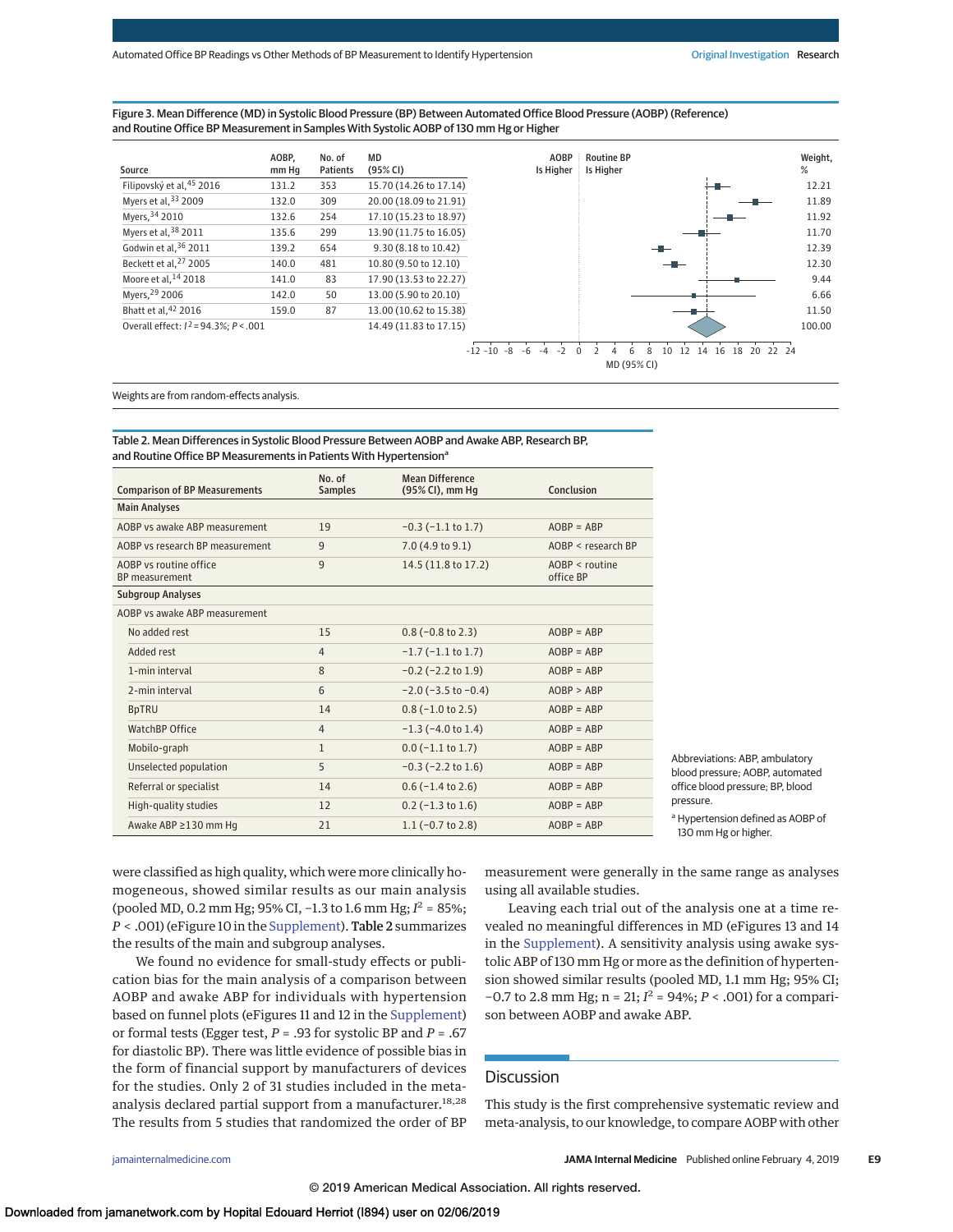techniques of BP measurement in identifying patients with possible hypertension to be confirmed subsequently by ABPM or home BP. The meta-analysis comparing AOBP with awake ABP in patients with hypertension showed that the mean systolic BP reading derived from 19 samples from 18 articles<sup>10,14-16,18,27,30,32-36,38-41,47,51</sup> was virtually identical for both techniques (Figure 1). Systolic AOBP differed from awake ABP by more than 5 mm Hg in only 2 studies,  $41,51$  1 of which  $41$  was a retrospective medical record review from an ABPM center.

Otherwise, despite the large statistical heterogeneity, which is expected considering the relatively large sample size in each study, the results exhibited a minimal amount of clinical heterogeneity, with results being confirmed in our analysis of high-methodological quality studies. Although most of the studies did not randomize the sequence of BP measurements, leaving the possibility of an order effect, the studies that did randomize the sequence of BP measurements reported similar results to those that did not. With regard to timing of the measurements, almost all studies measured AOBP and awake ABP on the same day, thus minimizing differences due to timing. Furthermore, no study had an overly large influence, pooled results were consistent across subgroup and metaregression analyses, and there was no evidence of publication bias. In addition, we examined the association between AOBP and awake ABP in patients with normal BP.17,35,37,44,48 With 1 exception, <sup>48</sup> the mean AOBP was lower than the mean awake ABP by approximately 5mm Hg. These findings are consistent with other comparisons between awake ABP and both manual and oscillometric office BP readings in patient populations with normal BP.<sup>52</sup>

Among the studies on AOBP included in our analyses, we also identified 6 studies<sup>14,27,33,34,36,38</sup> comparing office BP readings recorded in routine clinical practice with awake ABP (eFigure 2 in the Supplement). The MD for routine office BP was significantly higher (13.5mm Hg; 95% CI, 9.5-17.5mm Hg) and similar inmagnitude to the difference observed in other studies. Previous reviewsofofficeBP recorded in researchstudies according toguidelines have equated an office BP of 140/90mm Hg with an awake ABP of 135/85 mm Hg. The results of our meta-analyses clearly show that the routine office BP is substantially higher, suggesting that proper BPmeasurement techniques in clinical practice were rarely followed. This white coat effect was also present when office BP in primary care was recorded in duplicate using an oscillometric sphygmomanometer. In 27 211 patients with hypertension in the Spanish ABPM Registry, the mean oscillometric office BP was 160/89 mm Hg, compared with a mean awake ABP of 135/78 mm Hg.<sup>7</sup>Thus, simply replacing manual BP with an oscillometric device did not eliminate the white coat effect.

Given that the AOBP in patients with hypertension is comparable with the awake ABP, a routine office BP should be substantially higher than the corresponding AOBP reading. Our meta-analysis of 9 studies<sup>14,27,29,33,34,36,38,42,45</sup> involving patients with hypertension showed the mean routine office systolic BP to be almost 15 mm Hg higher than the mean AOBP (Figure 3). This difference was similar in magnitude to what was seen in the comparison between the routine office BP and the awake ABP and was consistent. If a white coat effect is defined on the basis of the difference between mean office BP and mean awake ABP, then AOBP appeared to eliminate the overall white coat effect usually associated with office BP.

Because AOBP is comparable to the awake ABP in hypertensive patients, one would also expect the AOBP to be lower than office BP readings recorded in research studies according to guidelines. Results from the meta-analysis of 9 samples from 8 articles<sup>15,18,28,32,33,35,49,51</sup> involving patients with hypertension (Figure 2) confirmed this hypothesis, with the mean systolic AOBP being 7 mm Hg lower than the corresponding mean research office BP. Thus, even if a research quality BP were to be performed in routine clinical practice, AOBPwould still have the advantage of having the same threshold as awake ABP (135/85 mm Hg) for diagnosing hypertension, whereas the research office BP thresholdwould still be 140/90mmHg.The 3 key aspects of AOBPmust always be followed if higher readings are to be avoided: multiple BP readings, recorded with a fully automated device, with the patient resting quietly and alone. Only 1 study, by Bauer et al, <sup>49</sup> has reported amean research quality systolicBP similar to the AOBP. In contrast, the findings in the other 8 samples from 7 articles comparing research BP with AOBP showed the research BP to be consistently higher (Figure 2). It is questionable if the very strict BP measurement conditions in the study of Bauer et al,<sup>49</sup> especially no conversation or other interaction with the patient, can be realistically reproduced in routine clinical practice.

If AOBP is to be used in clinical practice, readings must closely adhere to the procedures used in the AOBP studies in this meta-analysis, including multiple BP readings recorded with a fully automated oscillometric sphygmomanometer while the patient rests alone in a quiet place. Using this approach, AOBP has been the preferred technique for office BP measurement in the evidence-based Hypertension Canada guidelines<sup>2</sup> since 2016 and is now routinely used by many Canadian primary care physicians.<sup>12</sup> The existing evidence supports the use of AOBP to screen patients for possible hypertension in clinical practice, especially if one takes into account the white coat effect associated with current manual or oscillometric techniques for office BP measurement. The use of AOBP in clinical practice has also been recognized elsewhere, such as in a forthcoming statement on blood pressure measurement from the American Heart Association and in the recent guidelines from the American College of Cardiology/ American Heart Association Task Force on Clinical Practice Guidelines.<sup>3</sup> Automated office BP should now be the preferred method for recording BP in routine clinical practice to identify patients with possible hypertension, with the diagnosis to be confirmed by 24-hour ABPM or home BP.

#### ARTICLE INFORMATION

**Accepted for Publication:** September 29, 2018. **Published Online:** February 4, 2019. doi[:10.1001/jamainternmed.2018.6551](https://jama.jamanetwork.com/article.aspx?doi=10.1001/jamainternmed.2018.6551&utm_campaign=articlePDF%26utm_medium=articlePDFlink%26utm_source=articlePDF%26utm_content=jamainternmed.2018.6551)

**Author Contributions:** Drs Roerecke and Myers had full access to all of the data in the study and takes responsibility for the integrity of the data and the accuracy of the data analysis. Concept and design: All authors.

Acquisition, analysis, or interpretation of data: All authors.

Drafting of the manuscript: All authors. Critical revision of the manuscript for important intellectual content: All authors.

**E10 JAMA Internal Medicine** Published online February 4, 2019 **(Reprinted)** [jamainternalmedicine.com](http://www.jamainternalmedicine.com/?utm_campaign=articlePDF%26utm_medium=articlePDFlink%26utm_source=articlePDF%26utm_content=jamainternmed.2018.6551)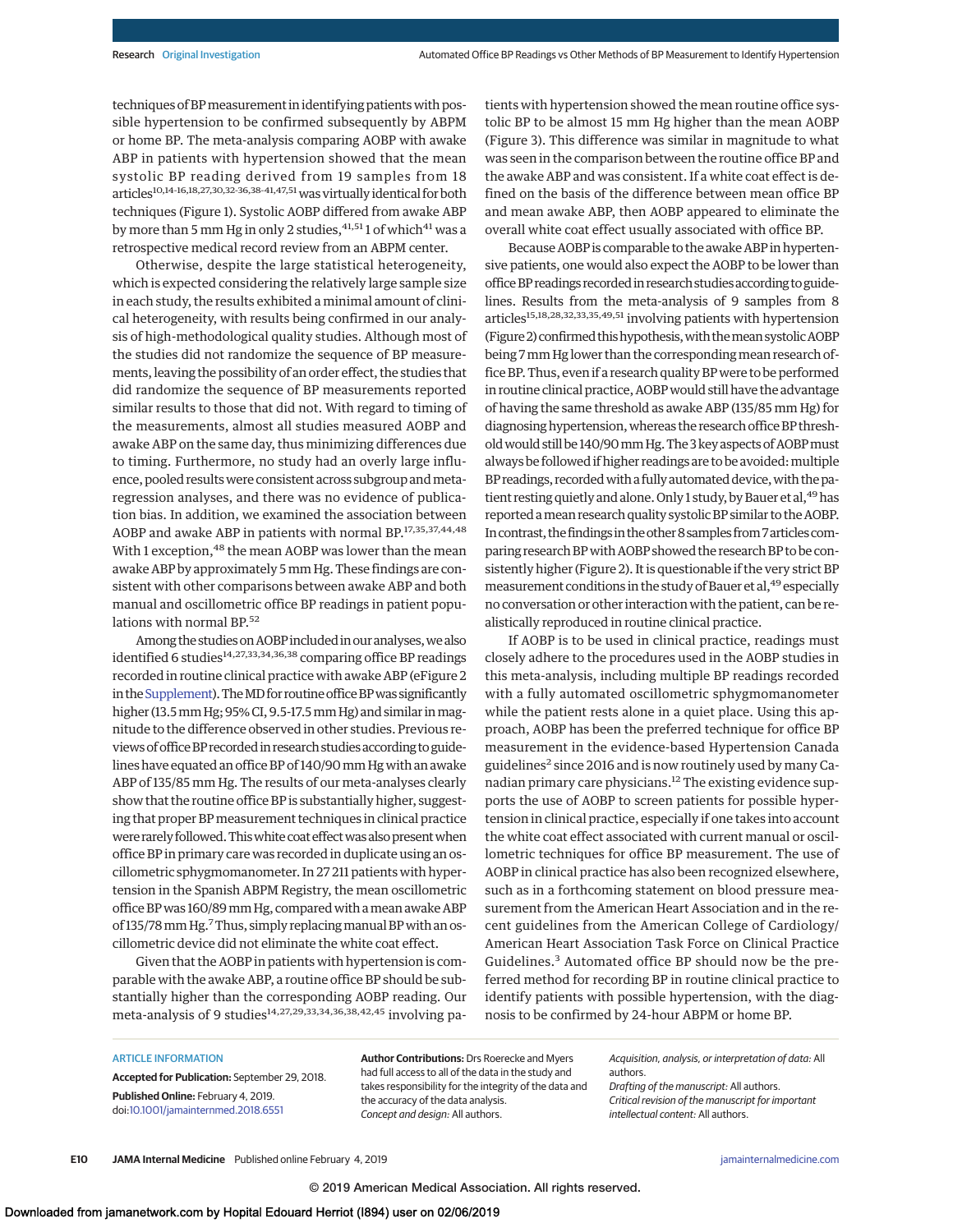Statistical analysis: Roerecke. Administrative, technical, or material support: All authors.

Supervision: All authors.

**Conflict of Interest Disclosures:** None reported.

#### **REFERENCES**

**1**. National Institute for Health and Clinical Excellence. Hypertension NICE Clinical Guidelines 127. London, UK: National Clinical Guidelines Centre; 2011.

**2**. Leung AA, Nerenberg K, Daskalopoulou SS, et al; CHEP Guidelines Task Force. Hypertension Canada's 2016 Canadian Hypertension Education Program guidelines for blood pressure measurement, diagnosis, assessment of risk, prevention, and treatment of hypertension. Can J Cardiol. 2016;32(5):569-588. doi[:10.1016/j.cjca.2016.](https://dx.doi.org/10.1016/j.cjca.2016.02.066) [02.066](https://dx.doi.org/10.1016/j.cjca.2016.02.066)

**3**. Whelton PK, Carey RM, Aronow WS, et al. 2017 ACC/AHA/AAPA/ABC/ACPM/AGS/APhA/ASH/ASPC/ NMA/PCNA guideline for the prevention, detection, evaluation, and management of high blood pressure in adults: a report of the American College of Cardiology/American Heart Association Task Force on Clinical Practice Guidelines. Hypertension. 2018;71(6):1269-1324. doi[:10.1161/HYP.](https://dx.doi.org/10.1161/HYP.0000000000000066) [0000000000000066](https://dx.doi.org/10.1161/HYP.0000000000000066)

**4**. Myers MG. The great myth of office blood pressure measurement.J Hypertens. 2012;30(10): 1894-1898. doi[:10.1097/HJH.0b013e3283577b05](https://dx.doi.org/10.1097/HJH.0b013e3283577b05)

**5**. Myers MG. Eliminating the human factor in office blood pressure measurement. J Clin Hypertens (Greenwich). 2014;16(2):83-86. doi[:10.1111/jch.12252](https://dx.doi.org/10.1111/jch.12252)

**6**. Myers MG. A short history of automated office blood pressure-15 years to SPRINT. J Clin Hypertens (Greenwich). 2016;18(8):721-724. doi[:10.1111/jch.](https://dx.doi.org/10.1111/jch.12820) [12820](https://dx.doi.org/10.1111/jch.12820)

**7**. de la Sierra A, Banegas JR, Divisón JA, et al. Ambulatory blood pressure in hypertensive patients with inclusion criteria for the SPRINT trial. J Am Soc Hypertens. 2016;10(12):947-953.e5. doi: [10.1016/j.jash.2016.10.013](https://dx.doi.org/10.1016/j.jash.2016.10.013)

**8**. Myers MG, Godwin M, Dawes M, Kiss A, Tobe SW, Kaczorowski J. Measurement of blood pressure in the office: recognizing the problem and proposing the solution. Hypertension. 2010;55(2): 195-200. doi[:10.1161/HYPERTENSIONAHA.109.141879](https://dx.doi.org/10.1161/HYPERTENSIONAHA.109.141879)

**9**. Chambers LW, Kaczorowski J, O'Rielly S, Ignagni S, Hearps SJC. Comparison of blood pressure measurements using an automated blood pressure device in community pharmacies and family physicians' offices: a randomized controlled trial. CMAJ Open. 2013;1(1):E37-E42. doi[:10.9778/cmajo.](https://dx.doi.org/10.9778/cmajo.20130005) [20130005](https://dx.doi.org/10.9778/cmajo.20130005)

**10**. Armstrong D, Matangi M, Brouillard D, Myers MG. Automated office blood pressure—being alone and not location is what matters most. Blood Press Monit. 2015;20(4):204-208. doi[:10.1097/MBP.](https://dx.doi.org/10.1097/MBP.0000000000000133) [0000000000000133](https://dx.doi.org/10.1097/MBP.0000000000000133)

**11**. Stergiou G, Kollias A, Parati G, O'Brien E. Office blood pressure measurement: the weak cornerstone of hypertension diagnosis. Hypertension. 2018;71(5):813-815. doi[:10.1161/HYPERTENSIONAHA.](https://dx.doi.org/10.1161/HYPERTENSIONAHA.118.10850) [118.10850](https://dx.doi.org/10.1161/HYPERTENSIONAHA.118.10850)

**12**. Kaczorowski J, Myers MG, Gelfer M, et al. How do family physicians measure blood pressure in routine clinical practice? national survey of Canadian family physicians. [Can Fam Physician](https://www.ncbi.nlm.nih.gov/pubmed/28292817). [2017;63\(3\):e193-e199.](https://www.ncbi.nlm.nih.gov/pubmed/28292817)

**13**. Moher D, Liberati A, Tetzlaff J, Altman DG; PRISMA Group. Preferred reporting items for systematic reviews and meta-analyses: the PRISMA statement. Ann Intern Med. 2009;151(4):264-269, W64. doi[:10.7326/0003-4819-151-4-200908180-](https://dx.doi.org/10.7326/0003-4819-151-4-200908180-00135) [00135](https://dx.doi.org/10.7326/0003-4819-151-4-200908180-00135)

**14**. Moore MN, Schultz MG, Nelson MR, et al. Identification of the optimal protocol for automated office blood pressure measurement among patients with treated hypertension. Am J Hypertens. 2018;31(3):299-304. doi[:10.1093/ajh/](https://dx.doi.org/10.1093/ajh/hpx180) [hpx180](https://dx.doi.org/10.1093/ajh/hpx180)

**15**. Edwards C, Hiremath S, Gupta A, McCormick BB, Ruzicka M. BpTRUth: do automated blood pressure monitors outperform mercury? J Am Soc Hypertens. 2013;7(6):448-453. doi[:10.1016/j.jash.](https://dx.doi.org/10.1016/j.jash.2013.07.002) [2013.07.002](https://dx.doi.org/10.1016/j.jash.2013.07.002)

**16**. Padwal RS, Townsend RR, Trudeau L, Hamilton PG, Gelfer M. Comparison of an in-pharmacy automated blood pressure kiosk to daytime ambulatory blood pressure in hypertensive subjects.J Am Soc Hypertens. 2015;9(2):123-129. doi[:10.1016/j.jash.2014.11.004](https://dx.doi.org/10.1016/j.jash.2014.11.004)

**17**. Filipovský J, Seidlerová J, Ceral J, et al. A multicentre study on unattended automated office blood pressure measurement in treated hypertensive patients. Blood Press. 2018;27(4):188- 193. doi[:10.1080/08037051.2018.1425606](https://dx.doi.org/10.1080/08037051.2018.1425606)

**18**. Ishikawa J, Nasothimiou EG, Karpettas N, et al. Automatic office blood pressure measured without doctors or nurses present. Blood Press Monit. 2012;17(3):96-102. doi[:10.1097/MBP.](https://dx.doi.org/10.1097/MBP.0b013e328352ade4) [0b013e328352ade4](https://dx.doi.org/10.1097/MBP.0b013e328352ade4)

**19**. Greenland S, O'Rourke K. On the bias produced by quality scores in meta-analysis, and a hierarchical view of proposed solutions. Biostatistics. 2001;2(4):463-471. doi[:10.1093/biostatistics/2.4.463](https://dx.doi.org/10.1093/biostatistics/2.4.463)

**20**. Herbison P, Hay-Smith J, Gillespie WJ. Adjustment of meta-analyses on the basis of quality scores should be abandoned. J Clin Epidemiol. 2006;59(12):1249-1256. doi[:10.1016/j.jclinepi.2006.](https://dx.doi.org/10.1016/j.jclinepi.2006.03.008) [03.008](https://dx.doi.org/10.1016/j.jclinepi.2006.03.008)

**21**. Higgins JPT, Green S, eds. Cochrane Handbook for Systematic Reviews of Interventions: Version 5.1.0 [https://handbook.cochrane.org/.](https://handbook.cochrane.org/) Updated March 2011. Accessed July 7, 2016.

**22**. Wan X, Wang W, Liu J, Tong T. Estimating the sample mean and standard deviation from the sample size, median, range and/or interquartile range. BMC Med Res Methodol. 2014;14:135. doi[:10.](https://dx.doi.org/10.1186/1471-2288-14-135) [1186/1471-2288-14-135](https://dx.doi.org/10.1186/1471-2288-14-135)

**23**. DerSimonian R, Laird N. Meta-analysis in clinical trials. Control Clin Trials. 1986;7(3):177-188. doi[:10.1016/0197-2456\(86\)90046-2](https://dx.doi.org/10.1016/0197-2456(86)90046-2)

**24**. Egger M, Davey Smith G, Schneider M, Minder C. Bias in meta-analysis detected by a simple, graphical test. BMJ. 1997;315(7109):629-634. doi[:10.1136/bmj.315.7109.629](https://dx.doi.org/10.1136/bmj.315.7109.629)

**25**. Higgins JP, Thompson SG. Quantifying heterogeneity in a meta-analysis. Stat Med. 2002; 21(11):1539-1558. doi[:10.1002/sim.1186](https://dx.doi.org/10.1002/sim.1186)

**26**. Thompson SG, Higgins JP. How should meta-regression analyses be undertaken and interpreted? Stat Med. 2002;21(11):1559-1573. doi[:10.1002/sim.1187](https://dx.doi.org/10.1002/sim.1187)

**27**. Beckett L, Godwin M. The BpTRU automatic blood pressure monitor compared to 24 hour ambulatory blood pressure monitoring in the assessment of blood pressure in patients with

hypertension. BMC Cardiovasc Disord. 2005;5(1):18. doi[:10.1186/1471-2261-5-18](https://dx.doi.org/10.1186/1471-2261-5-18)

**28**. Campbell NRC, Conradson HE, Kang J, Brant R, Anderson T. Automated assessment of blood pressure using BpTRU compared with assessments by a trained technician and a clinic nurse. Blood Press Monit. 2005;10(5):257-262. doi[:10.1097/01.](https://dx.doi.org/10.1097/01.mbp.0000173486.44648.b2) [mbp.0000173486.44648.b2](https://dx.doi.org/10.1097/01.mbp.0000173486.44648.b2)

**29**. Myers MG. Automated blood pressure measurement in routine clinical practice. Blood Press Monit. 2006;11(2):59-62. doi[:10.1097/01.](https://dx.doi.org/10.1097/01.mbp.0000200481.64787.c0) [mbp.0000200481.64787.c0](https://dx.doi.org/10.1097/01.mbp.0000200481.64787.c0)

**30**. Myers MG, Valdivieso M, Kiss A. Optimum frequency of office blood pressure measurement using an automated sphygmomanometer. Blood Press Monit. 2008;13(6):333-338. doi[:10.1097/MBP.](https://dx.doi.org/10.1097/MBP.0b013e3283104247) [0b013e3283104247](https://dx.doi.org/10.1097/MBP.0b013e3283104247)

**31**. Myers MG, McInnis NH, Fodor GJ, Leenen FH. Comparison between an automated and manual sphygmomanometer in a population survey. Am J Hypertens. 2008;21(3):280-283. doi[:10.1038/ajh.](https://dx.doi.org/10.1038/ajh.2007.54) [2007.54](https://dx.doi.org/10.1038/ajh.2007.54)

**32**. Myers MG, Valdivieso M, Kiss A. Consistent relationship between automated office blood pressure recorded in different settings. Blood Press Monit. 2009;14(3):108-111. doi[:10.1097/MBP.](https://dx.doi.org/10.1097/MBP.0b013e32832c5167) [0b013e32832c5167](https://dx.doi.org/10.1097/MBP.0b013e32832c5167)

**33**. Myers MG, Valdivieso M, Kiss A. Use of automated office blood pressure measurement to reduce the white coat response. J Hypertens. 2009;27(2):280-286. doi[:10.1097/HJH.](https://dx.doi.org/10.1097/HJH.0b013e32831b9e6b) [0b013e32831b9e6b](https://dx.doi.org/10.1097/HJH.0b013e32831b9e6b)

**34**. Myers MG. A proposed algorithm for diagnosing hypertension using automated office blood pressure measurement. J Hypertens. 2010; 28(4):703-708. doi[:10.1097/HJH.](https://dx.doi.org/10.1097/HJH.0b013e328335d091) [0b013e328335d091](https://dx.doi.org/10.1097/HJH.0b013e328335d091)

**35**. Myers MG, Valdivieso M, Chessman M, Kiss A. Can sphygmomanometers designed for self-measurement of blood pressure in the home be used in office practice? Blood Press Monit. 2010;15 (6):300-304. doi[:10.1097/MBP.0b013e328340d128](https://dx.doi.org/10.1097/MBP.0b013e328340d128)

**36**. Godwin M, Birtwhistle R, Delva D, et al. Manual and automated office measurements in relation to awake ambulatory blood pressure monitoring. Fam Pract. 2011;28(1):110-117. doi[:10.1093/fampra/cmq067](https://dx.doi.org/10.1093/fampra/cmq067)

**37**. Lamarre-Cliché M, Cheong NNG, Larochelle P. Comparative assessment of four blood pressure measurement methods in hypertensives. Can J Cardiol. 2011;27(4):455-460. doi[:10.1016/j.cjca.2011.](https://dx.doi.org/10.1016/j.cjca.2011.05.001) [05.001](https://dx.doi.org/10.1016/j.cjca.2011.05.001)

**38**. Myers MG, Godwin M, Dawes M, et al. Conventional versus automated measurement of blood pressure in primary care patients with systolic hypertension: randomised parallel design controlled trial. BMJ. 2011;342:d286. doi[:10.1136/](https://dx.doi.org/10.1136/bmj.d286) [bmj.d286](https://dx.doi.org/10.1136/bmj.d286)

**39**. Myers MG, Godwin M, Dawes M, Kiss A, Tobe SW, Kaczorowski J. Conventional Versus Automated Measurement of Blood Pressure in the Office (CAMBO) trial. Fam Pract. 2012;29(4):376-382. doi[:10.1093/fampra/cmr113](https://dx.doi.org/10.1093/fampra/cmr113)

**40**. Myers MG, Valdivieso M. Evaluation of an automated sphygmomanometer for use in the office setting. Blood Press Monit. 2012;17(3):116-119. doi[:10.1097/MBP.0b013e3283540785](https://dx.doi.org/10.1097/MBP.0b013e3283540785)

**41**. Ringrose JS, Cena J, Ip S, Morales F, Hamilton P, Padwal R. Comparability of automated office blood pressure to daytime 24-hour ambulatory blood